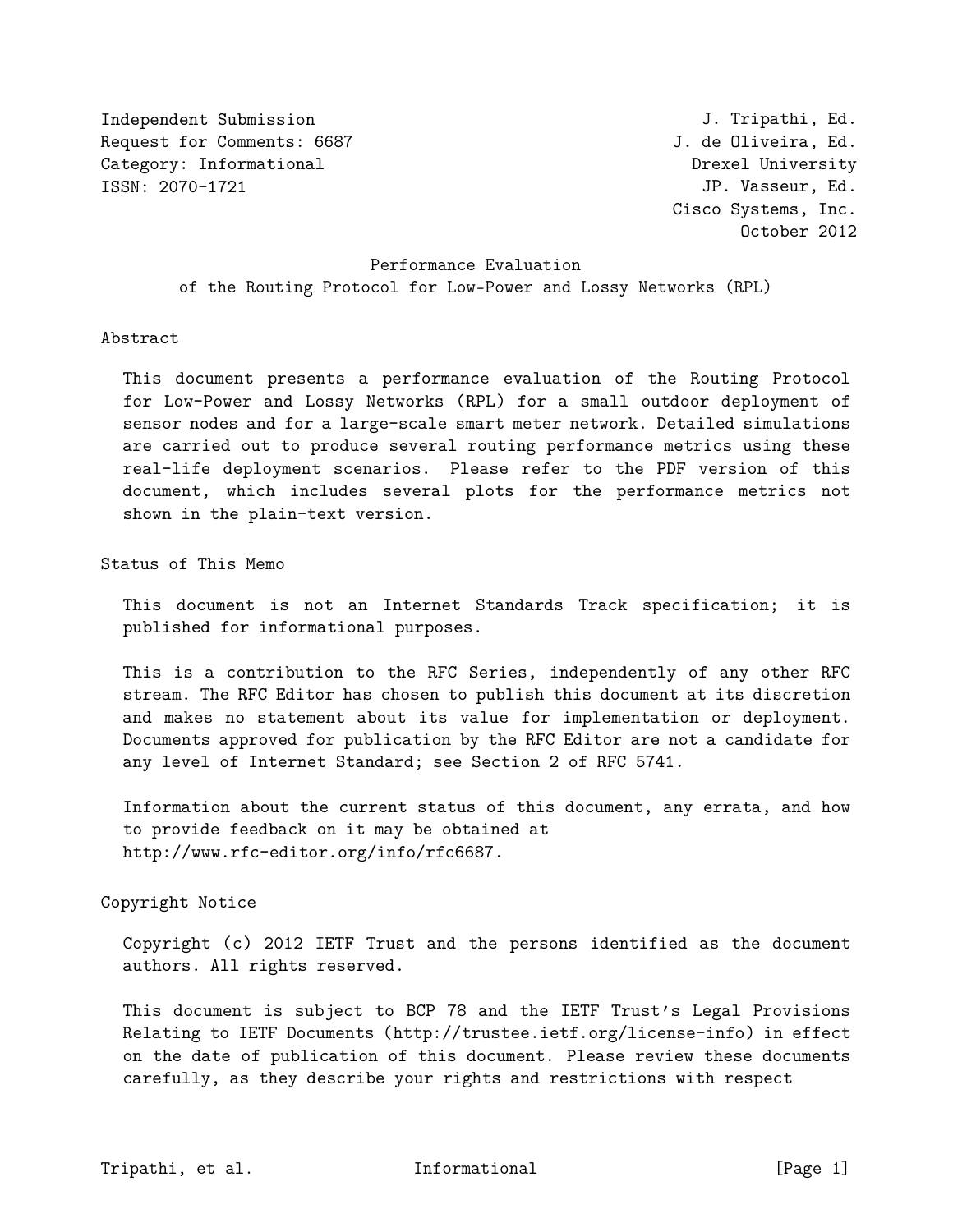|  |  | to this document. |
|--|--|-------------------|
|--|--|-------------------|

| 1. | Introduction                                     | 3                                   |
|----|--------------------------------------------------|-------------------------------------|
| 2. | Terminology                                      | $\overline{4}$                      |
| 3. | Methodology and Simulation Setup                 | 5                                   |
|    | 4. Performance Metrics                           | 8<br>8<br>8<br>12<br>13<br>14<br>17 |
|    | 5. RPL in a Building Automation Routing Scenario | 24<br>24<br>26                      |
|    | 6. RPL in a Large-Scale Network                  | 27<br>27<br>30<br>31                |
|    | 7. Scaling Property and Routing Stability        | 34                                  |
| 8. | Comments                                         | 38                                  |
| 9. | Security Considerations                          | 38                                  |
|    | 10. Acknowledgements                             | 38                                  |
|    | 11. Informative References                       | 39                                  |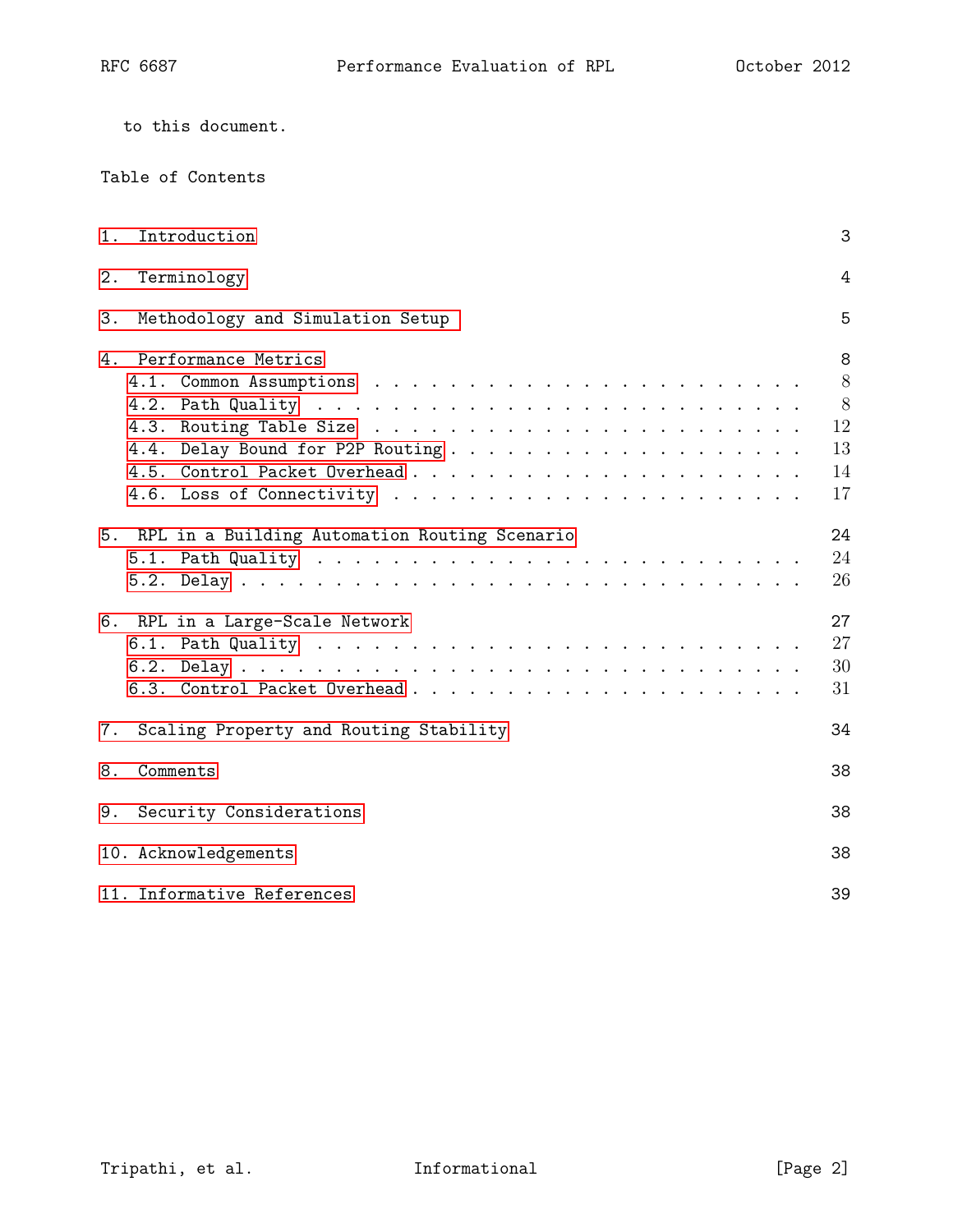<span id="page-2-0"></span>1. Introduction

Designing a routing protocol for Low-Power and Lossy Networks (LLNs) imposes great challenges, mainly due to low data rates, high probability of packet delivery failure, and strict energy constraints in the nodes. The IETF ROLL Working Group took on this task and specified the Routing Protocol for Low-Power and Lossy Networks (RPL) in [RFC6550].

RPL is designed to meet the core requirements specified in [RFC5826], [RFC5867], [RFC5673], and [RFC5548].

This document's contribution is to provide a performance evaluation of RPL with respect to several metrics of interest. This is accomplished using real data and topologies in a discrete event simulator developed to reproduce the protocol behavior.

The following metrics are evaluated:

- Path quality metrics, such as ETX path cost, ETX path stretch, ETX fractional stretch, and hop distance stretch, as defined in Section 2 ("Terminology");
- Control plane overhead;
- End-to-end delay between nodes;
- Ability to cope with unstable situations (link churns, node dying);
- Required resource constraints on nodes (routing table size).

Some of these metrics are mentioned in the aforementioned RFCs, whereas others have been introduced to consider the challenges and unique requirements of LLNs as discussed in [RFC6550]. For example, routing in a home automation deployment has strict time bounds on protocol convergence after any change in topology, as mentioned in Section 3.4 of [RFC5826]. [RFC5673] requires bounded and guaranteed end-to-end delay for routing in an industrial deployment, and [RFC5548] requires comparatively loose bounds on latency for end-to-end communication. [RFC5548] mandates scalability in terms of protocol performance for a network of size ranging from  $10^2$  to  $10^4$ nodes.

Although simulation cannot prove formally that a protocol operates properly in all situations, it can give a good level of confidence in protocol behavior in highly stressful conditions, if and only if real-life data are used. Simulation is particularly useful when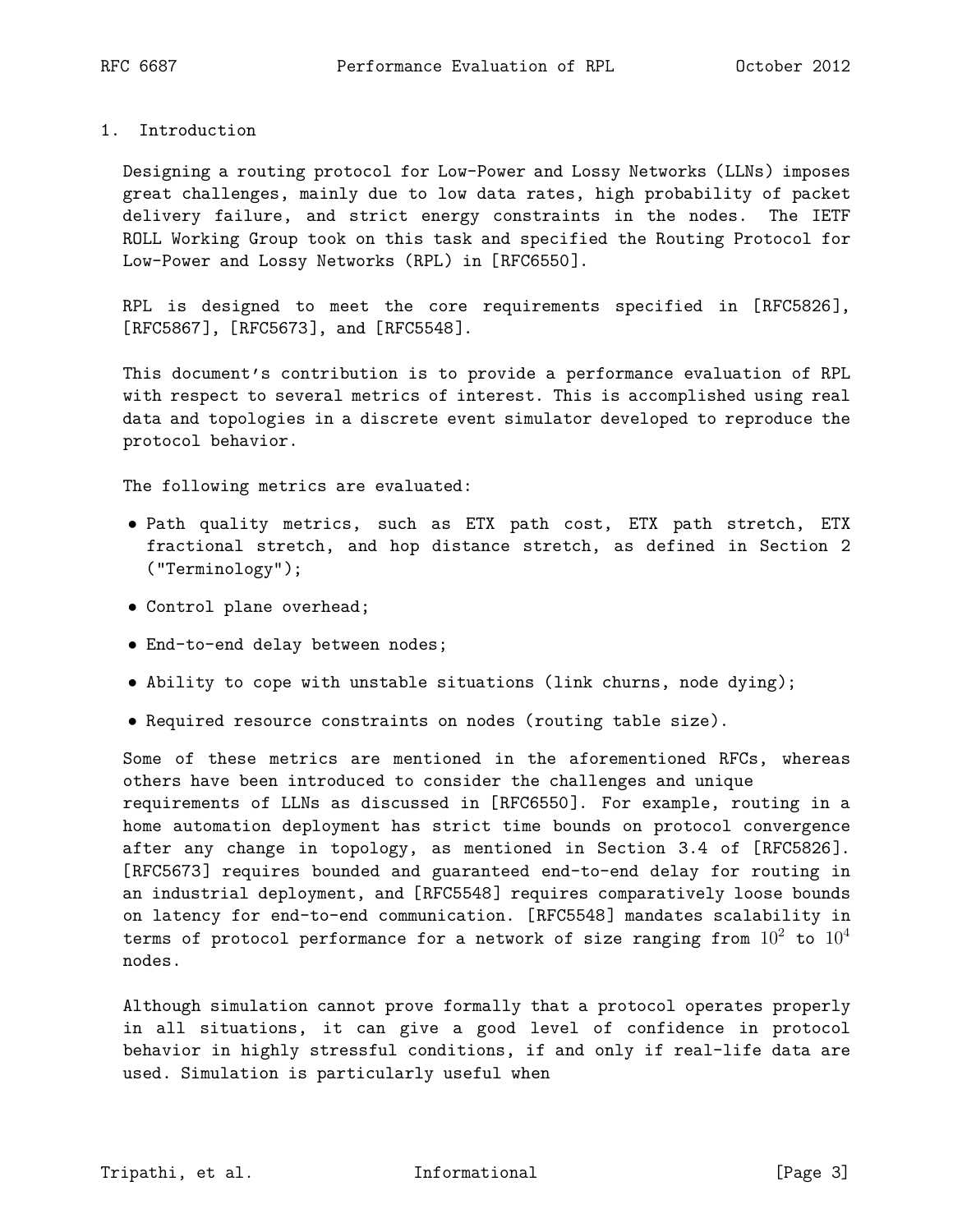theoretical model assumptions may not be applicable to such networks and scenarios. In this document, real deployed network data traces have been used to model link behaviors and network topologies.

<span id="page-3-0"></span>2. Terminology

Please refer to [ROLL-TERMS] and [RFC6550] for terminology. In addition, the following terms are specified:

- PDR: Packet Delivery Ratio.
- CDF: Cumulative Distribution Function.
- Expected Transmission Count (ETX Metric): The expected number of transmissions to reach the next hop is determined as the inverse of the link PDR. Consequently, in every hop, if the link quality (PDR) is high, the expected number of transmissions to reach the next hop may be as low as 1. However, if the PDR for the particular link is low, multiple transmissions may be needed.
- ETX Path Cost: The ETX path cost metric is determined as the summation of the ETX value for each link on the route a packet takes towards the destination.
- ETX Path Cost Stretch: The ETX path cost stretch is defined as the difference between the number of expected transmissions (ETX Metric) taken by a packet traveling from source to destination, following a route determined by RPL and a route determined by a hypothetical ideal shortest path routing protocol (using link ETX as the metric).
- ETX Fractional Stretch (fractional stretch factor of link ETX metric against ideal shortest path): The fractional path stretch is the ratio of ETX path stretch to ETX path cost for the shortest path route for the source-destination pair.
- <span id="page-3-1"></span>Hop Distance Stretch (stretch factor for node hop distance against ideal shortest path): The hop distance stretch is defined as the difference between the number of hops taken by a packet traveling from source to destination, following a route determined by RPL and by a hypothetical ideal shortest path algorithm, both using ETX as the link cost. The fractional hop distance stretch is computed as the ratio of path stretch to count value between a source-destination pair for the hypothetical shortest path route optimizing ETX path cost.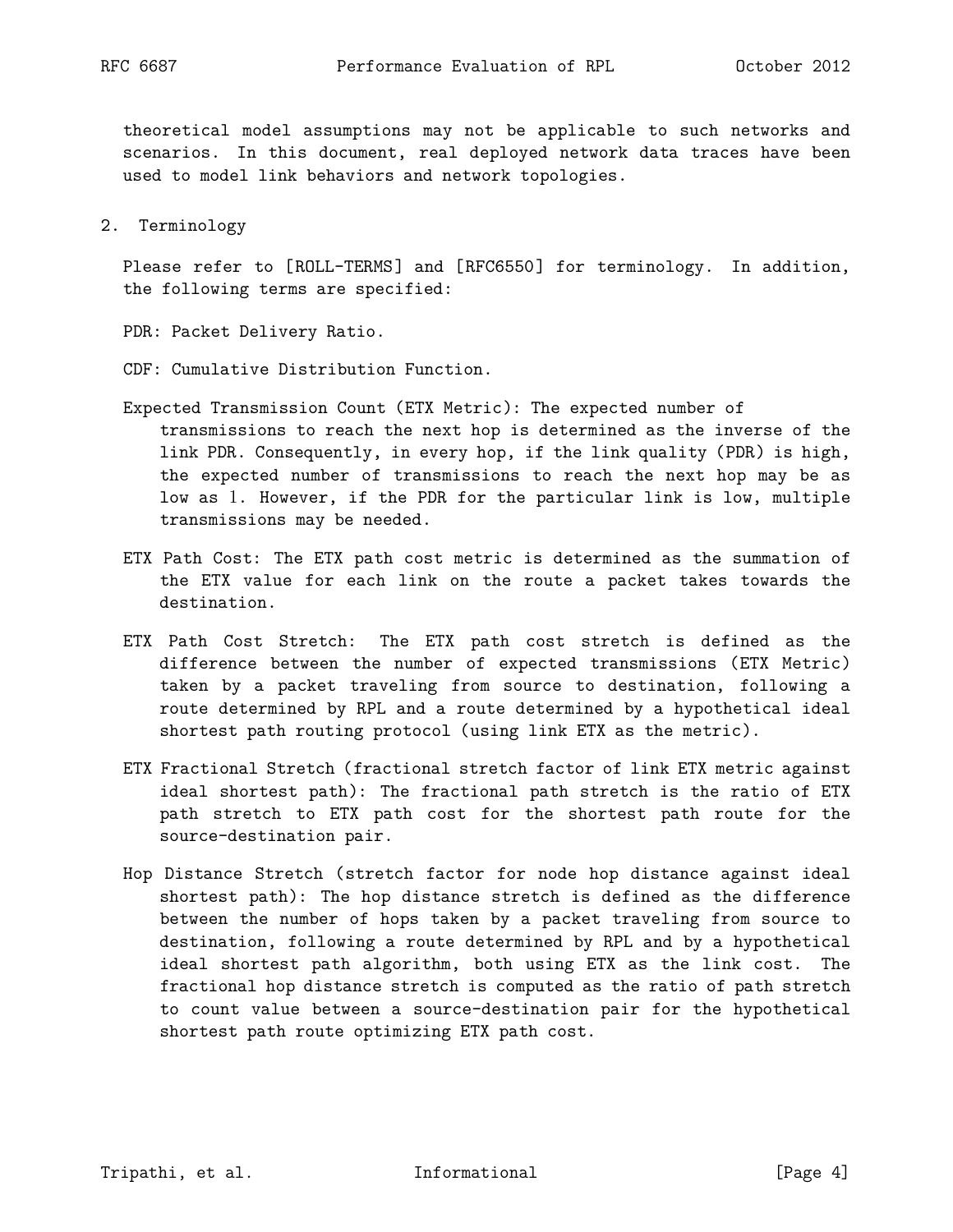3. Methodology and Simulation Setup

In the context of this document, RPL has been simulated using OMNeT++ [OMNeTpp], a well-known discrete event-based simulator written in C++ and NEtwork Description (NED). Castalia-2.2 [Castalia-2.2] has been used as a Wireless Sensor Network Simulator framework within OMNeT++. The output and events in the simulation are visualized with the help of the Network AniMator, or NAM, which is distributed with the NS (Network Simulator) [NS-2].

Note that no versions of the NS itself are used in this simulation study. Only the visualization tool was borrowed for verification purposes.

In contrast with theoretical models, which may have assumptions not applicable to lossy links, real-life data was used for two aspects of the simulations:

- Link Failure Model: Derived from time-varying real network traces containing packet delivery probability for each link, over all channels, for both indoor network deployment and outdoor network deployment.
- Topology: Gathered from real-life deployment (traces mentioned above) as opposed to random topology simulations.

A 45-node topology, deployed as an outdoor network and shown in Figure [1,](#page-5-0) and a 2442-node topology, gathered from a smart meter network deployment, were used in the simulations. In Figure [1,](#page-5-0) links between a most preferred parent node and child nodes are shown in red. Links that are shown in black are also part of the topology but are not between a preferred parent and child node.

Note that this is just a start to validate the simulation before using large-scale networks.

A set of time-varying link quality data was gathered from a real network deployment to form a database used for the simulations. Each link in the topology randomly 'picks up' a link model (trace) from the database. Each link has a Packet Delivery Ratio (PDR) that varies with time (in the simulation, a new PDR is read from the database every 10 minutes) according to the gathered data. Packets are dropped randomly from that link with probability (1− PDR). Each time a packet is about to be sent, the module generates a random number using the Mersenne Twister random number generation method.

The random number is compared to the PDR to determine whether the packet should be dropped. Note that each link uses a different random number generator to maintain true randomness in the simulator and to avoid correlation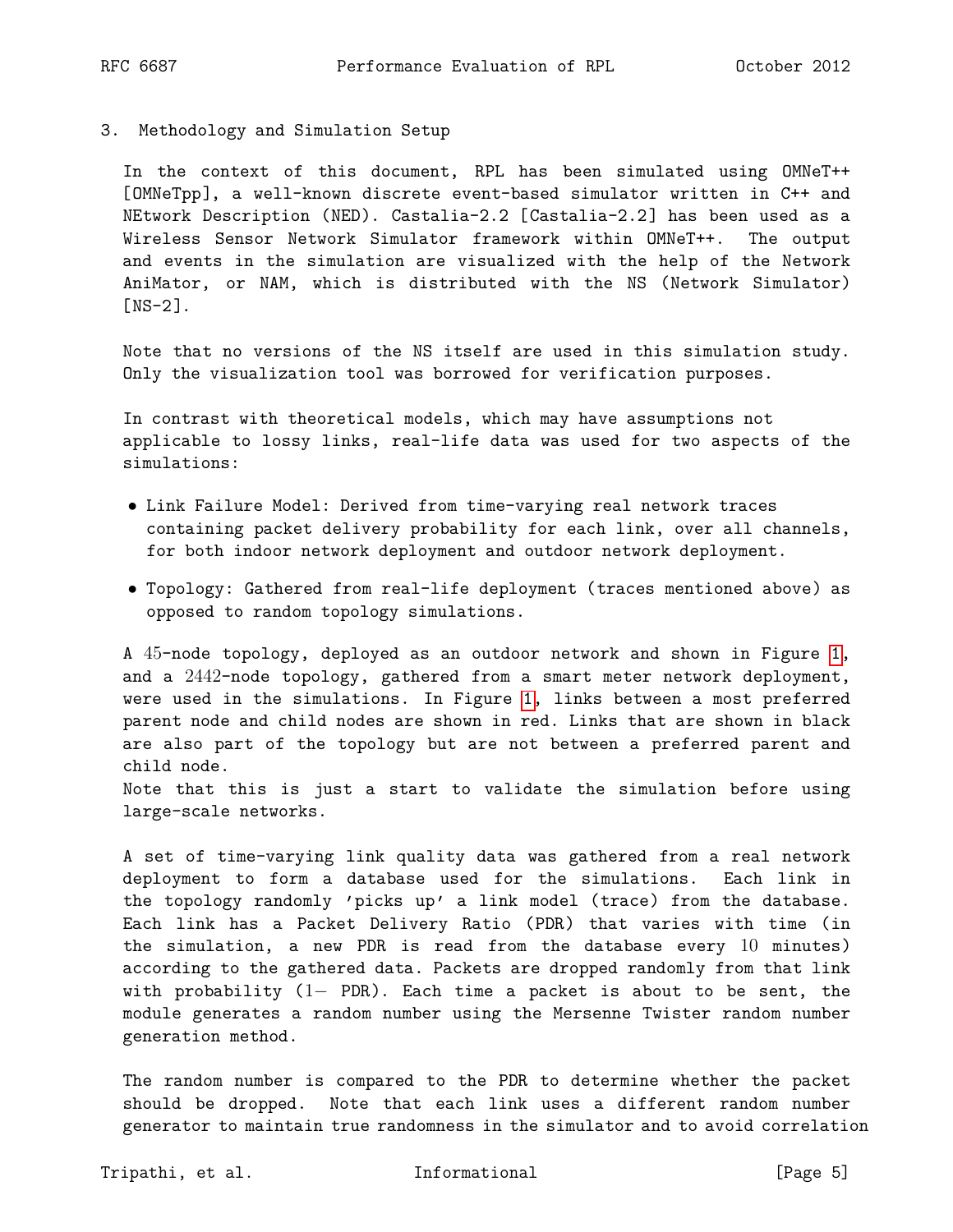<span id="page-5-0"></span>

Figure 1: Outdoor Network Topology with 45 Nodes.

between links. Also, the packet drop applies to all kinds of data and control packets (RPL), such as the DIO, DAO, and DIS packets defined in [RFC6550]. Figure [2](#page-5-1) shows a typical temporal characteristic of links from the indoor network traces used in the simulations. The figure shows several links with perfect connectivity, some links with a PDR as low as  $10\%$ , and several for which the PDR may vary from  $30\%$  to  $80\%$ , sharply changing back and forth between a high value (strong connectivity) and a low value (weak connectivity).

<span id="page-5-1"></span>

Figure 2: Example of Link Characteristics.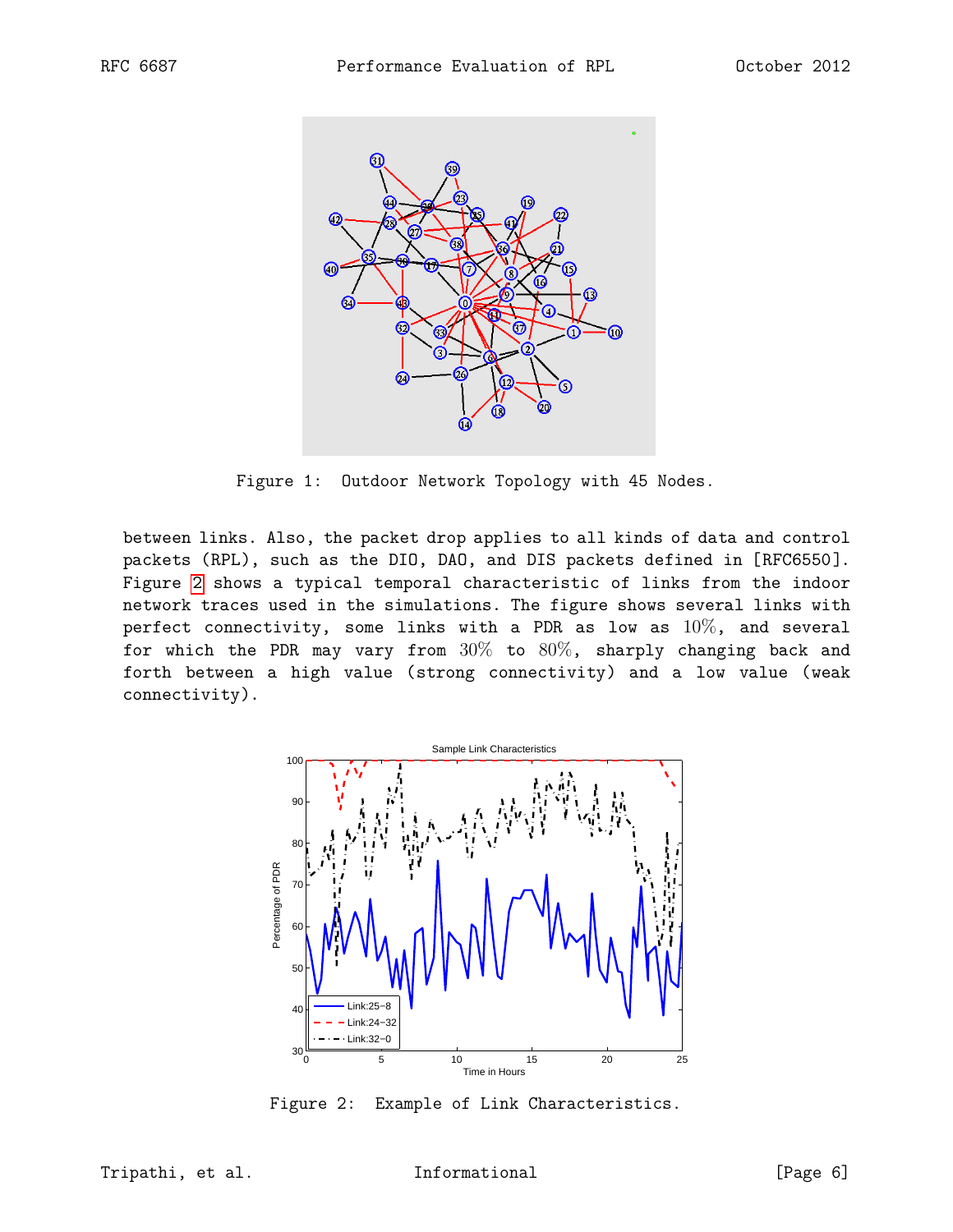In the RPL simulator, the LBR (LLN Border Router) or the Directed Acyclic Graph (DAG) root first initiates sending out DIO messages, and the DAG is gradually constructed. RPL makes use of trickle timers: the protocol sets a minimum time period with which the nodes start re-issuing DAOs, and this minimum period is denoted by the trickle parameter  $Imin$ . RPL also sets an upper limit on how many times this time period can be doubled; this is denoted by the parameter  $DIOInterval Doublings$ , as defined in [RFC6550]. For the simulation,  $Imin$  is initially set to 1 second and  $DIOIntervalDoublings$ is equal to 16, and therefore the maximum time between two consecutive DIO emissions by a node (under a steady network condition) is 18.2 hours. The trickle time interval for emitting DIO messages assumes the initial value of 1 second and then changes over simulation time, as mentioned in [RFC6206].

Another objective of this study is to give insight to the network administrator on how to tweak the trickle values. These recommendations could then be used in applicability statement documents.

Each node in the network, other than the LBR or DAG root, also emits DAO messages as specified in [RFC6550], to initially populate the routing tables with the prefixes received from children via the DAO messages to support Point-to-Point (P2P) and Point-to-Multipoint (P2MP) traffic in the "down" direction. During these simulations, it is assumed that each node is capable of storing route information for other nodes in the network (storing mode of RPL).

For nodes implementing RPL, as expected, the routing table memory requirement varies according to the position in the DODAG (Destination-Oriented DAG). The (worst-case) assumption is made that there is no route summarization (aggregation) in the network. Thus, a node closer to the DAG will have to store more entries in its routing table. It is also assumed that all nodes have equal memory capacity to store the routing states.

For simulations of the indoor network, each node sends traffic according to a Constant Bit Rate (CBR) to all other nodes in the network, over the simulation period. Each node generates a new data packet every 10 seconds. Each data packet has a size of 127 bytes including 802.15.4 PHY/MAC headers and RPL packet headers. All control packets are also encapsulated with 802.15.4 PHY/MAC headers. To simulate a more realistic scenario, 80% of the packets generated by each node are destined to the root, and the remaining 20% of the packets are uniformly assigned as destined to nodes other than the root. Therefore, the root receives a considerably larger amount of data than other nodes. These values may be revised when studying P2P traffic so as to have a majority of traffic going to all nodes as opposed to the root. In the later part of the simulation, a typical home/building routing scenario is also simulated, and different path quality metrics are computed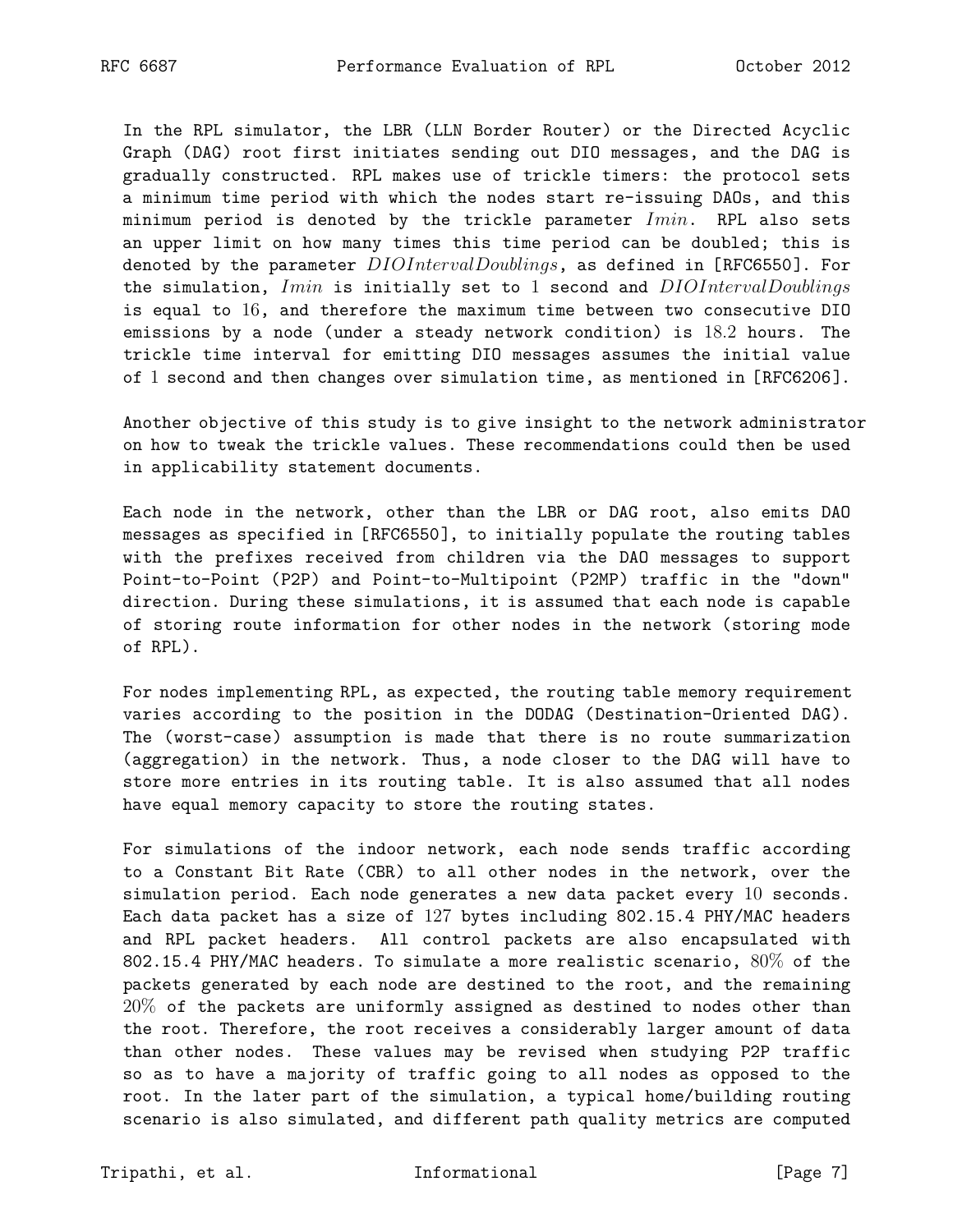for that traffic pattern.

The packets are routed through the DODAG built by RPL according to the mechanisms specified in [RFC6550].

A number of RPL parameters are varied (such as the packet rate from each source and the time period for emitting a new DAG sequence number) to observe their effect on the performance metric of interest.

#### <span id="page-7-0"></span>4. Performance Metrics

<span id="page-7-1"></span>4.1. Common Assumptions

As the DAO messages are used to feed the routing tables in the network, they grow with time and size of the network. Nevertheless, no constraint was imposed on the size of the routing table nor on how much information the node can store. The routing table size is not expressed in terms of Kbytes of memory usage but measured in terms of the number of entries for each node. Each entry has the next-hop node and path cost associated with the destination node.

The link ETX (Expected Transmission Count) metric is used to build the DODAG and is specified in [RFC6551].

### <span id="page-7-2"></span>4.2. Path Quality

Hop Count: For each source-destination pair, the number of hops for both RPL and shortest path routing is computed. Shortest path routing refers to a hypothetical ideal routing protocol that would always provide the shortest path in terms of ETX path cost (or whichever metric is used) in the network.

The Cumulative Distribution Function (CDF) of the hop count for all paths  $(n*(n-1))$  in an n-node network) in the network with respect to the hop count is plotted in Figure [3](#page-8-0) for both RPL and shortest path routing. One can observe that the CDF corresponding to  $4$  hops is around  $80\%$  for RPL and  $90\%$  for shortest path routing. In other words, for the given topology,  $90\%$ of the paths have a path length of 4 hops or less with an ideal shortest path routing methodology, whereas in RPL P2P routing, 90% of the paths will have a length of no more than 5 hops. This result indicates that despite having a non-optimized P2P routing scheme, the path quality of RPL is close to an optimized P2P routing mechanism for the topology under consideration. Another reason for this may relate to the fact that the DAG root is at the center of the network; thus, routing through the DAG root is often close to an optimal (shortest path) routing. This result may be different in a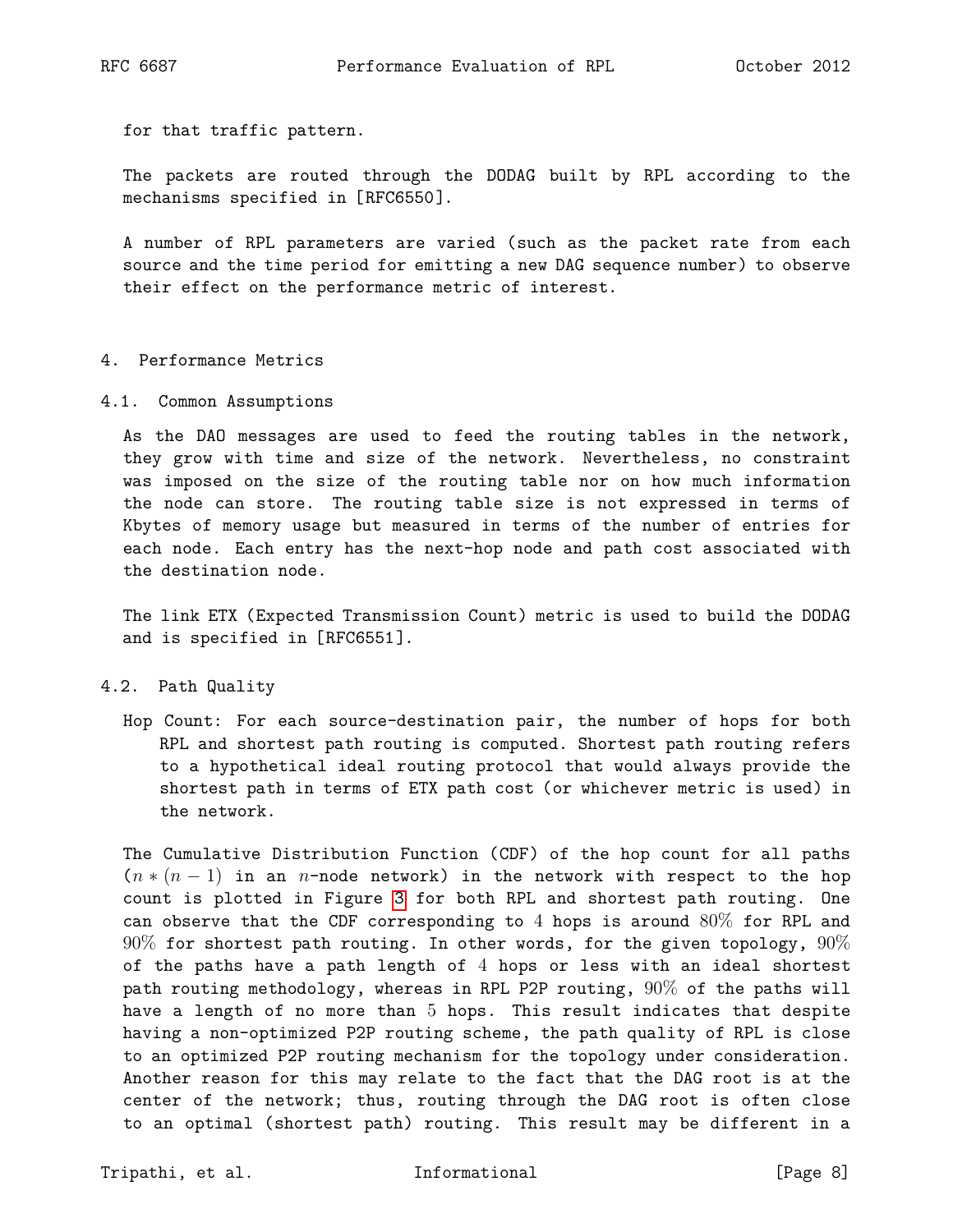<span id="page-8-0"></span>topology where the DAG root is located at one end of the network.



Figure 3: CDF of Hop Count versus Hop Count.

ETX Path Cost: In the simulation, the total ETX path cost (defined in the Terminology section) from source to destination for each packet is computed.

<span id="page-8-1"></span>Figure [4](#page-8-1) shows the CDF of the total ETX path cost, both with RPL and shortest path routing. Here also one can observe that the ETX path cost from all sources to all destinations is close to that of shortest path routing for the network.



Figure 4: CDF of Total ETX Path Cost along Path versus ETX Path Cost.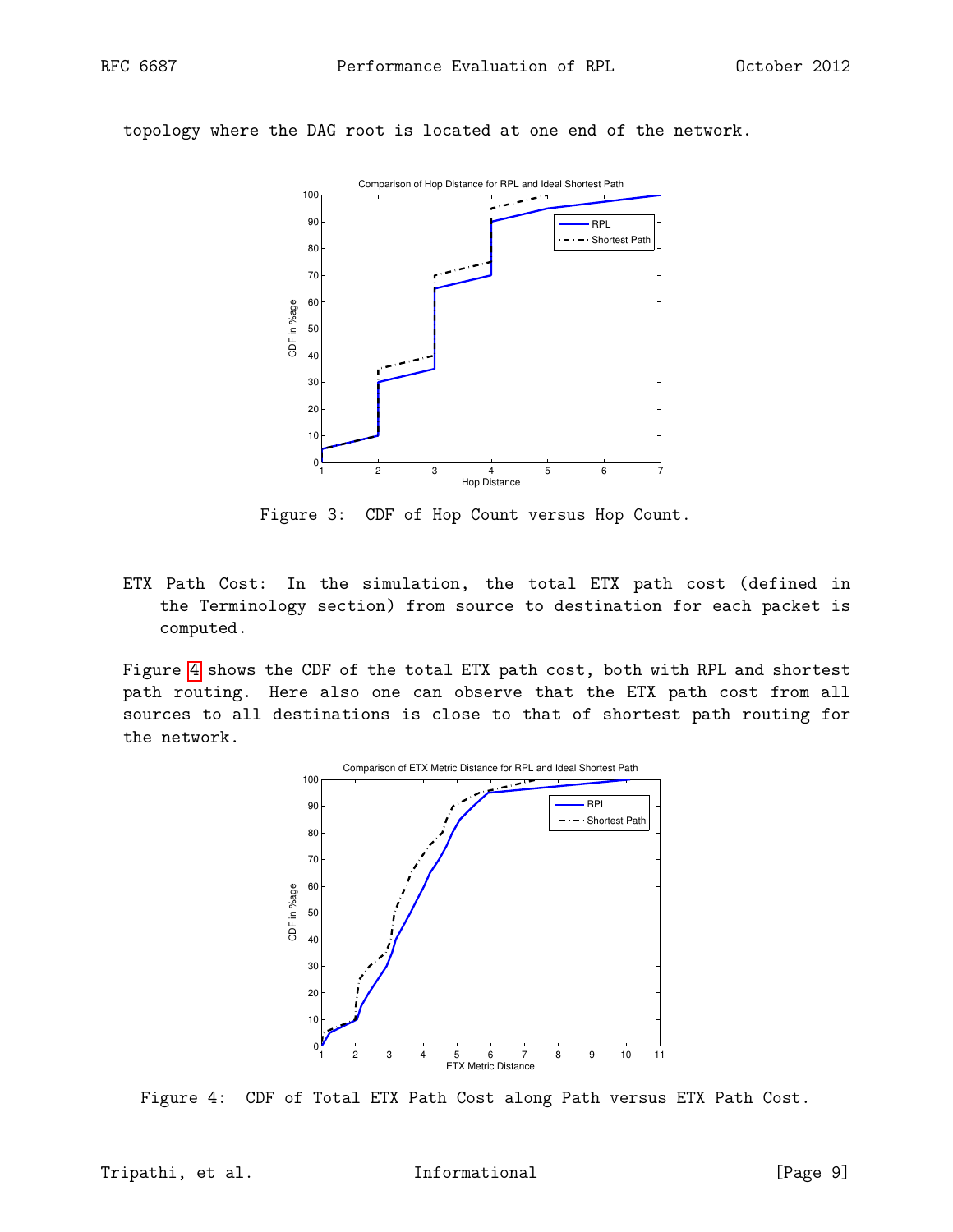Path Stretch: The path stretch metric encompasses the stretch factor for both hop distance and ETX path cost (as defined in the Terminology section). The hop distance stretch, which is determined as the difference between the number of hops taken by a packet while following a route built via RPL and the number of hops taken by shortest path routing (using link ETX as the metric), is computed. The ETX path cost stretch is also provided.

The CDF of both path stretch metrics is plotted against the value of the corresponding path stretch over all packets in Figures [5](#page-9-0) and [6,](#page-10-0) for hop distance stretch and ETX path stretch, respectively. It can be observed that, for a few packets, the path built via RPL has fewer hops than the ideal shortest path where path ETX is minimized along the DAG. This is because there are a few source-destination pairs where the total ETX path cost is equal to or less than that of the ideal shortest path when the packet takes a longer hop count. As the RPL implementation ignores a  $20\%$  change in total ETX path cost before switching to a new parent or emitting a new DIO, it does not necessarily provide the shortest path in terms of total ETX path cost. Thus, this implementation yields a few paths with smaller hop counts but larger (or equal) total ETX path cost.

<span id="page-9-0"></span>

Figure 5: CDF of Hop Distance Stretch versus Hop Distance Stretch Value.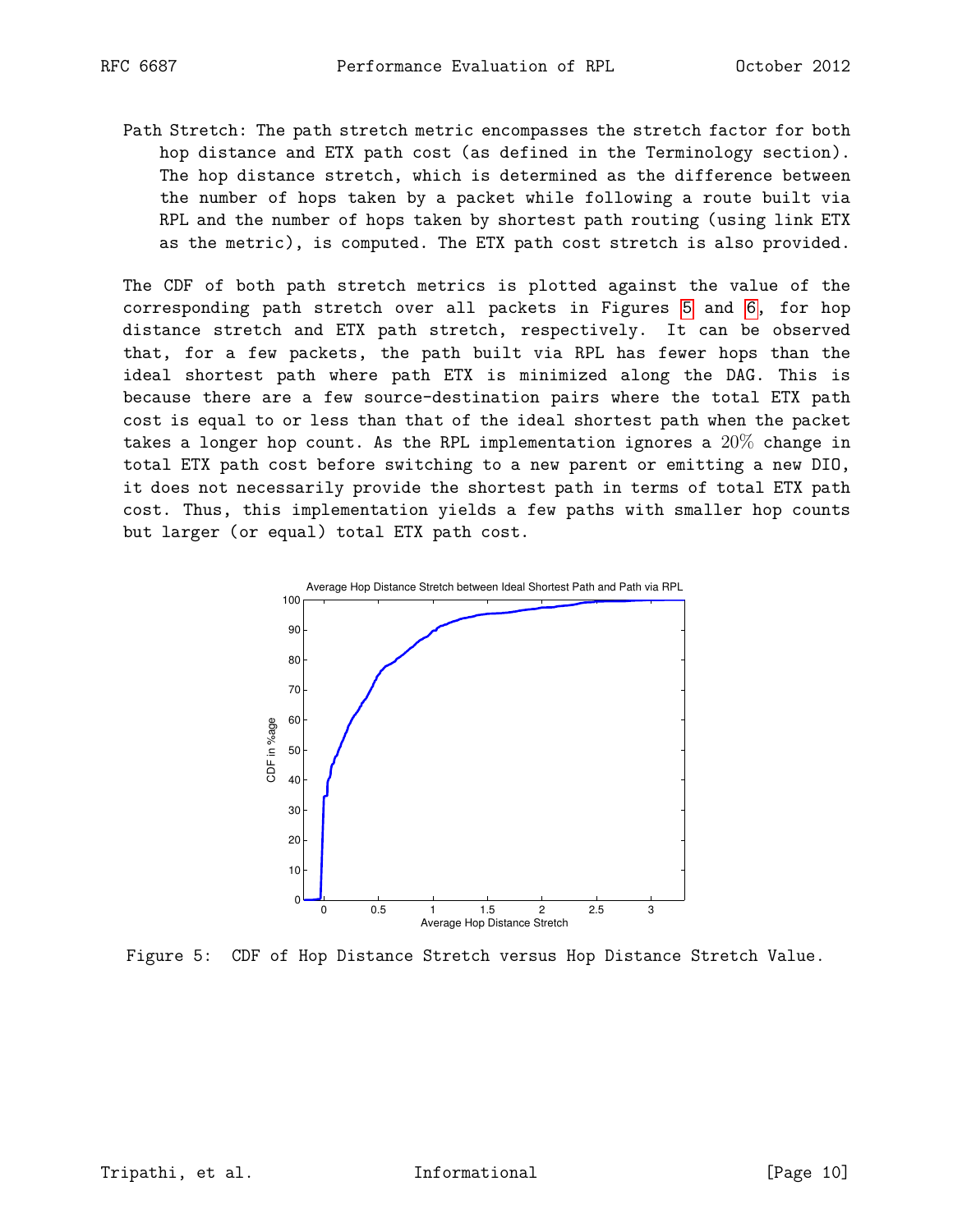<span id="page-10-0"></span>

Figure 6: CDF of ETX Path Stretch versus ETX Path Stretch Value.

<span id="page-10-1"></span>The data for the CDF of the hop count and ETX path cost for the ideal shortest path (SP) and a path built via RPL, along with the CDF of the routing table size, is given below in Table [1.](#page-10-1) Figures [3](#page-8-0) to [7](#page-11-2) relate to the data in this table.

| CDF            | Hop  | Hop     | ETX Cost       | ETX Cost | Routing          |
|----------------|------|---------|----------------|----------|------------------|
| $(\%$ age)     | (SP) | (RPL)   | (SP)           | (RPL)    | Table Size       |
| $\overline{0}$ | 1.0  | 1.0     | 1              | 1.0      | $\theta$         |
| $\bf 5$        | 1.0  | 1.03    | 1              | 1.242    | 1                |
| 10             | 2.0  | 2.0     | $\overline{2}$ | 2.048    | $\overline{2}$   |
| 15             | 2.0  | 2.01    | $\overline{2}$ | 2.171    | $\overline{2}$   |
| 20             | 2.0  | 2.06    | $\overline{2}$ | 2.400    | $\overline{2}$   |
| 25             | 2.0  | 2.11    | $\overline{2}$ | 2.662    | 3                |
| $30\,$         | 2.0  | 2.42    | $\overline{2}$ | 2.925    | 3                |
| 35             | 2.0  | 2.90    | $\sqrt{3}$     | 3.082    | $\sqrt{3}$       |
| 40             | 3.0  | 3.06    | $\overline{3}$ | 3.194    | 4                |
| $45\,$         | 3.0  | $3.1\,$ | $\overline{3}$ | 3.41     | 4                |
| $50\,$         | 3.0  | 3.15    | $\,3$          | 3.626    | 4                |
| $55\,$         | 3.0  | 3.31    | $\,3$          | 3.823    | 5                |
| 60             | 3.0  | 3.50    | $\overline{3}$ | 4.032    | 6                |
| 65             | 3.0  | 3.66    | 3              | 4.208    | 7                |
| 70             | 3.0  | 3.92    | $\overline{4}$ | 4.474    | 7                |
| $75\,$         | 4.0  | 4.16    | $\overline{4}$ | 4.694    | 7                |
| 80             | 4.0  | 4.55    | $\overline{4}$ | 4.868    | 8                |
| 85             | 4.0  | 4.70    | $\overline{4}$ | 5.091    | $\boldsymbol{9}$ |
| 90             | 4.0  | 4.89    | $\overline{4}$ | 5.488    | 10               |
| 95             | 4.0  | 5.65    | 5              | 5.923    | 12               |
| 100            | 5.0  | 7.19    | 9              | 10.125   | 44               |

Table 1: Path Quality CDFs.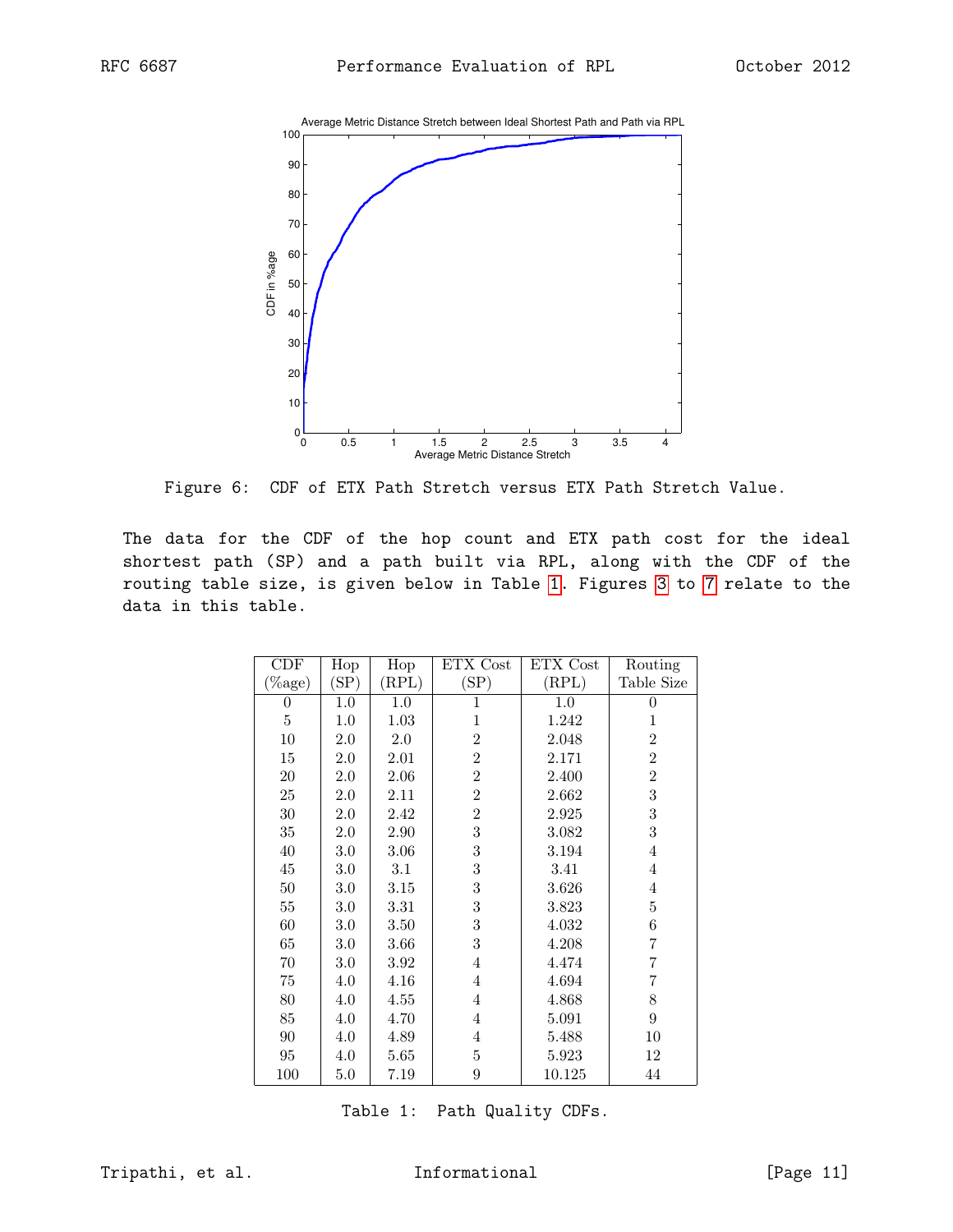Overall, the path quality metrics give us important information about the protocol's performance when minimizing the ETX path cost is the objective to form the DAG. The protocol, as explained, does not always provide an optimum path, especially for peer-to-peer communication. However, it does end up reducing the control overhead cost, thereby reducing unnecessary parent selection and DIO message forwarding events, by choosing a non-optimized path. Despite this specific implementation technique, around  $30\%$  of the packets travel the same number of hops as an ideal shortest path routing mechanism, and 20% of the packets experience the same number of attempted transmissions to reach the destination. On average, this implementation costs only a few extra transmission attempts and saves a large number of control packet transmissions.

<span id="page-11-0"></span>4.3. Routing Table Size

The objective of this metric is to observe the distribution of the number of entries per node. Figure [7](#page-11-2) shows the CDF of the number of routing table entries for all nodes. Note that  $90\%$  of the nodes need to store less than 10 entries in their routing table for the topology under study. The LBR does not have the same power or memory constraints as regular nodes do, and hence it can accommodate entries for all the nodes in the network. The requirement to accommodate devices with low storage capacity has been mandated in [RFC5673], [RFC5826], and [RFC5867]. However, when RPL is implemented in storing mode, some nodes closer to the LBR or DAG root will require more memory to store larger routing tables.

<span id="page-11-2"></span>

<span id="page-11-1"></span>Figure 7: CDF of Routing Table Size with Respect to Number of Nodes.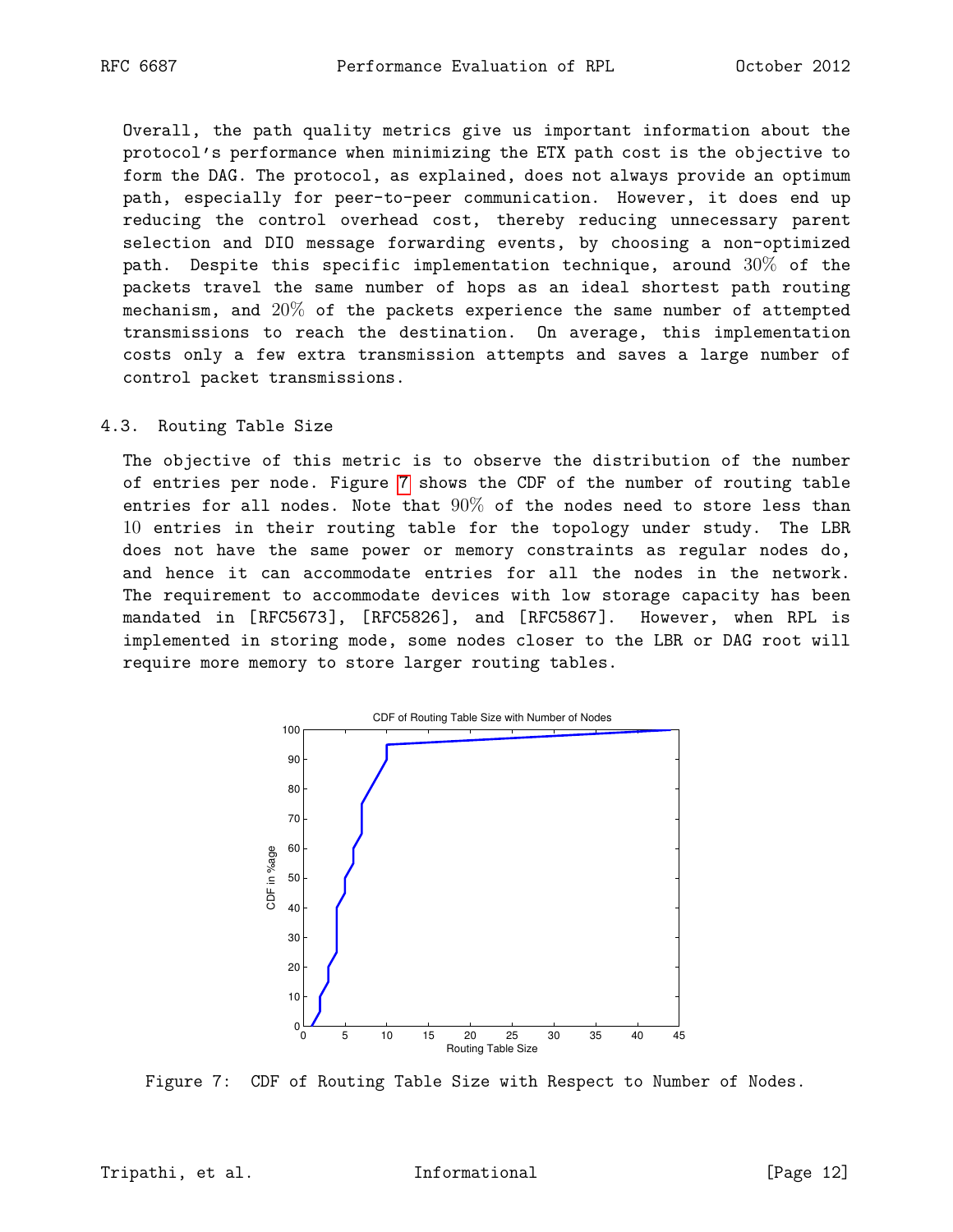## 4.4. Delay Bound for P2P Routing

For delay-sensitive applications, such as home and building automation, it is critical to optimize the end-to-end delay. Figure [8](#page-12-1) shows the upper bound and distributions of delay for paths between any two given nodes for different hop counts between the source and destination. Here, the hop count refers to the number of hops a packet travels to reach the destination when using RPL paths. This hop distance does not correspond to the shortest path distance between two nodes. Note that each packet has a length of 127 bytes, with a 240-kbps radio, which makes the transmission delay approximately 4 milliseconds (ms).

<span id="page-12-1"></span>

Figure 8: Comparison of Packet Latency, for Different Path Lengths, Expressed in Hop Count.

<span id="page-12-0"></span>RFCs 5673 [RFC5673] and 5548 [RFC5548] mention a requirement for the end-to-end delivery delay to remain within a bounded latency. For instance, according to the industrial routing requirement, non-critical closed-loop applications may have a latency requirement that can be as low as 100 ms, whereas monitoring services may tolerate a delay in the order of seconds. The results show that about 99% of the end-to-end communication (where the maximum hop count is  $7$  hops) is bounded within the  $100$ -ms requirement, for the topology under study. It should be noted that due to poor link condition, there may be packet drops triggering retransmission, which may cause larger end-to-end delivery delays. Nodes in the proximity of the LBR may become congested at high traffic loads, which can also lead to higher end-to-end delay.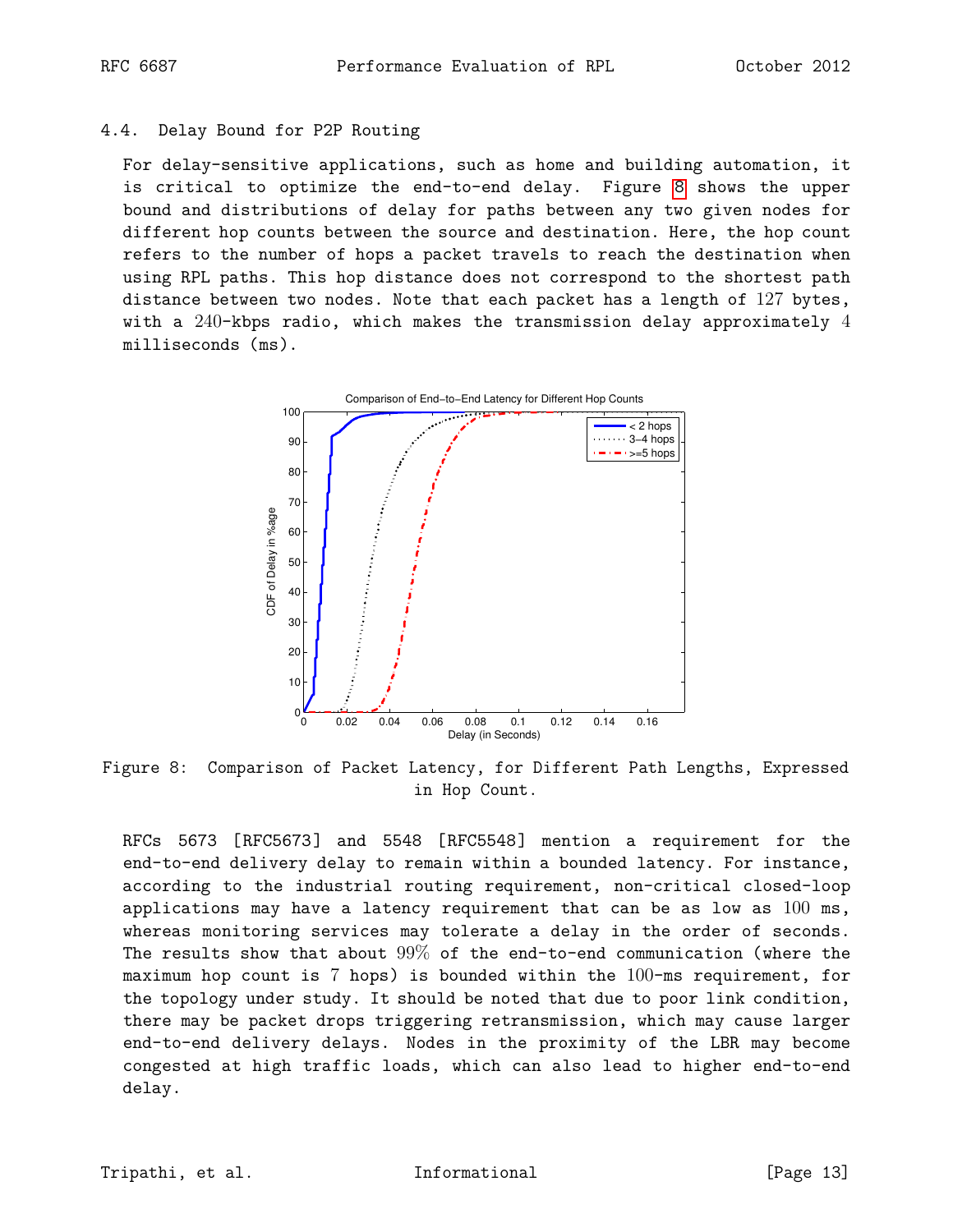## 4.5. Control Packet Overhead

The control plane overhead is an important routing characteristic in LLNs. It is imperative to bound the control plane overhead. One of the distinctive characteristics of RPL is that it makes use of trickle timers so as to reduce the number of control plane packets by eliminating redundant messages. The aim of this performance metric is thus to analyze the control plane overhead both in stable conditions (no network element failure overhead) and in the presence of failures.

Data and control plane traffic comparison for each node: Figure [9](#page-13-0) shows the comparison between the amount of data packets transmitted (including forwarded packets) and control packets (DIO and DAO messages) transmitted for all individual nodes when link ETX is used to optimize the DAG. As mentioned earlier, each node generates a new data packet every  $10$ seconds. Here one can observe that a considerable amount of traffic is routed through the DAG root itself. The x axis indicates the node ID in the network. Also, as expected, the nodes that are closer to the DAG root and that act as routers (as opposed to leaves) handle much more data traffic than other nodes. Nodes  $12, 36$ , and  $38$  are examples of nodes next to the DAG root, taking part in routing most of the data packets and hence having many more data packet transmissions than other nodes, as observed in Figure [9.](#page-13-0) We can also observe that the proportion of control traffic is negligible for those nodes. This result also reinforces the fact that the amount of control plane traffic generated by RPL is negligible on these topologies. Leaf nodes have comparable amounts of data and control packet transmissions (they do not take part in routing the data).

<span id="page-13-0"></span>

Figure 9: Amount of Data and Control Packets Transmitted against Node Id Using Link ETX as Routing Metric.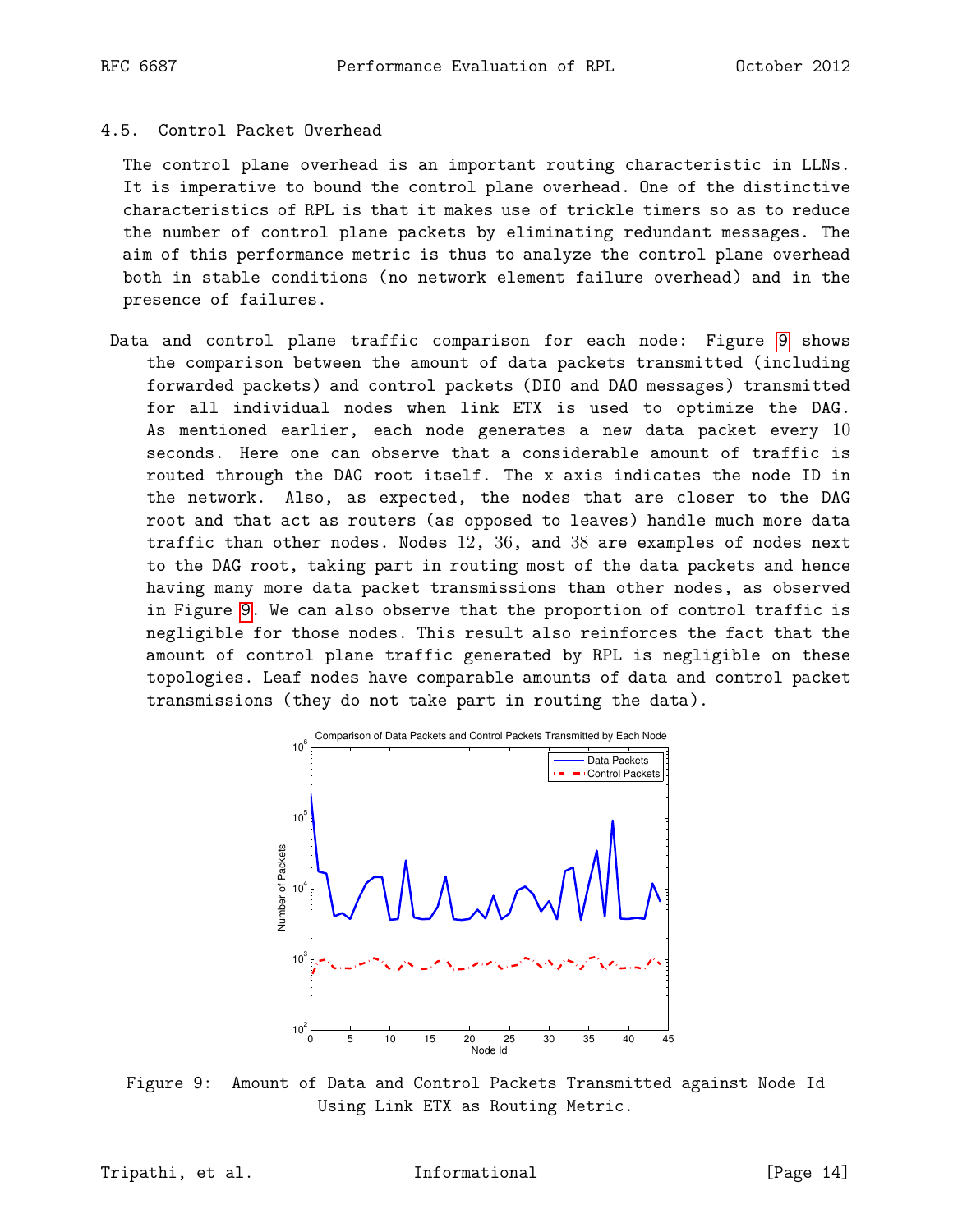Data and control packet transmission with respect to time: In Figures [10,](#page-15-0) [11,](#page-15-1) and [12,](#page-16-1) the amount of data and control packets transmitted for node 12 (low rank in DAG, closer to the root), node 43 (in the middle), and node 31 (leaf node) are shown, respectively. These values stand for the number of data and control packets transmitted for each 10-minute interval for the particular node, to help understand what the ratio is between data and control packets exchanged in the network. One can observe that nodes closer to the DAG root have a higher proportion of data packets (as expected), and the proportion of control traffic is negligible in comparison with the data traffic. Also, the amount of data traffic handled by a node within a given interval varies largely over time for a node closer to the DAG root, because in each interval the destination of the packets from the same source changes, while  $20\%$  of the packets are destined to the DAG root. As a result, the pattern of the traffic that is handled changes widely in each interval for the nodes closer to the DAG root. For the nodes that are farther away from the DAG root, the ratio of data traffic to control traffic is smaller, since the amount of data traffic is greatly reduced.

The control traffic load exhibits a wave-like pattern. The amount of control packets for each node drops quickly as the DODAG stabilizes, due to the effect of trickle timers. However, when a new DODAG sequence is advertised (global repair of the DODAG), the trickle timers are reset and the nodes start emitting DIOs frequently again to rebuild the DODAG. For a node closer to the DAG root, the amount of data packets is much larger than that of control packets and somewhat oscillatory around a mean value. The amount of control packets exhibits a 'saw-tooth' behavior. In the case where the ETX link metric is used, when the PDR changes, the ETX link metric for a node to its child changes, which may lead to choosing a new parent and changing the DAG rank of the child. This event resets the trickle timer and triggers the emission of a new DIO. Also, the issue of a new DODAG sequence number triggers DODAG re-computation and resets the trickle timers. Therefore, one can observe that the number of control packets attains a high value for one interval and comes down to lower values for subsequent intervals. The interval with a high number of control packets denotes the interval where the timers to emit a new DIO are reset more frequently. As the network stabilizes, the control packets are less dense in volume. For leaf nodes, the amount of control packets is comparable to that of data packets, as leaf nodes are more prone to face changes in their DODAG rank as opposed to nodes closer to the DAG root when the link ETX value in the topology changes dynamically.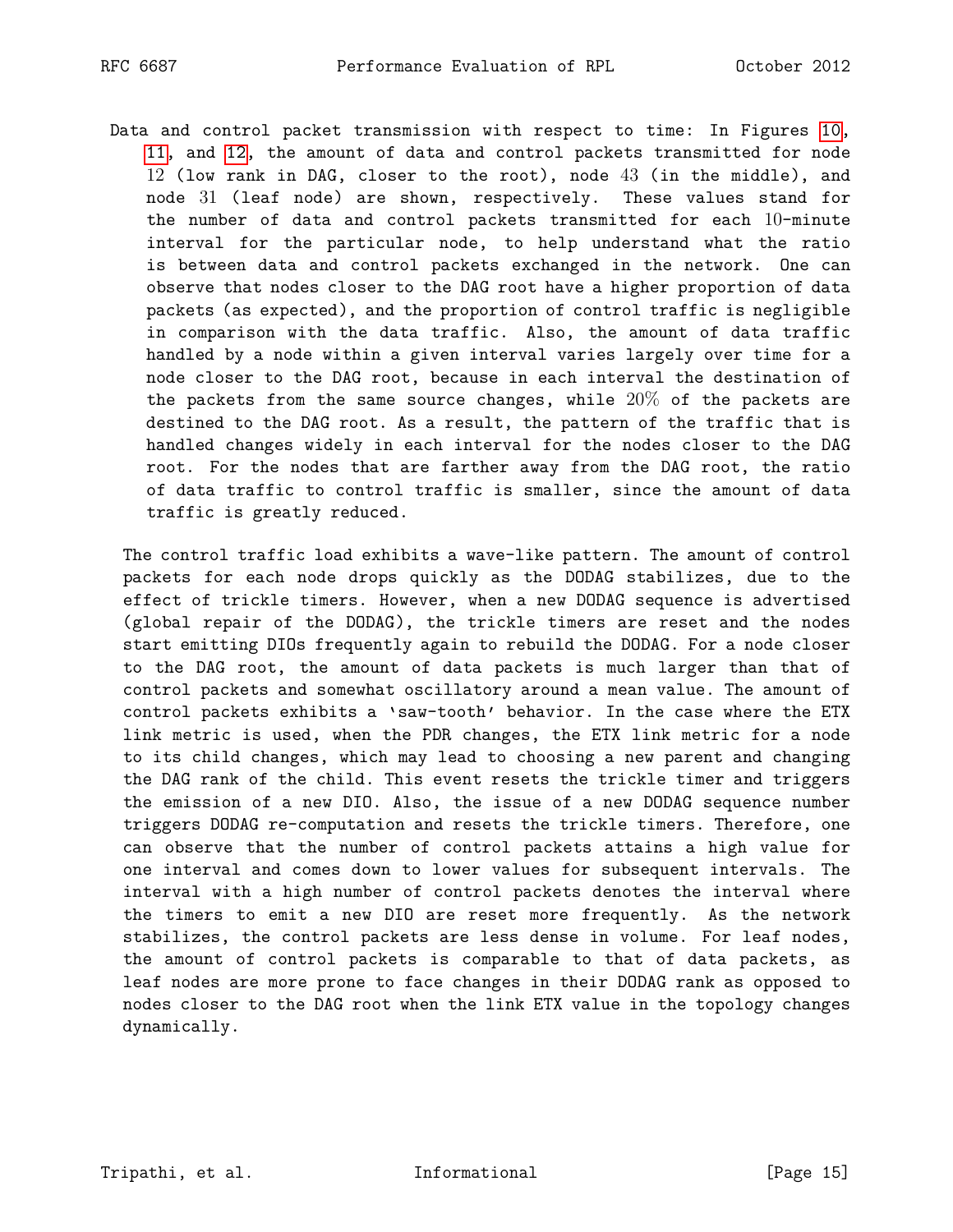<span id="page-15-0"></span>

<span id="page-15-1"></span>Figure 10: Amount of Data and Control Packets Transmitted for Node 12.



Figure 11: Amount of Data and Control Packets Transmitted for Node 43.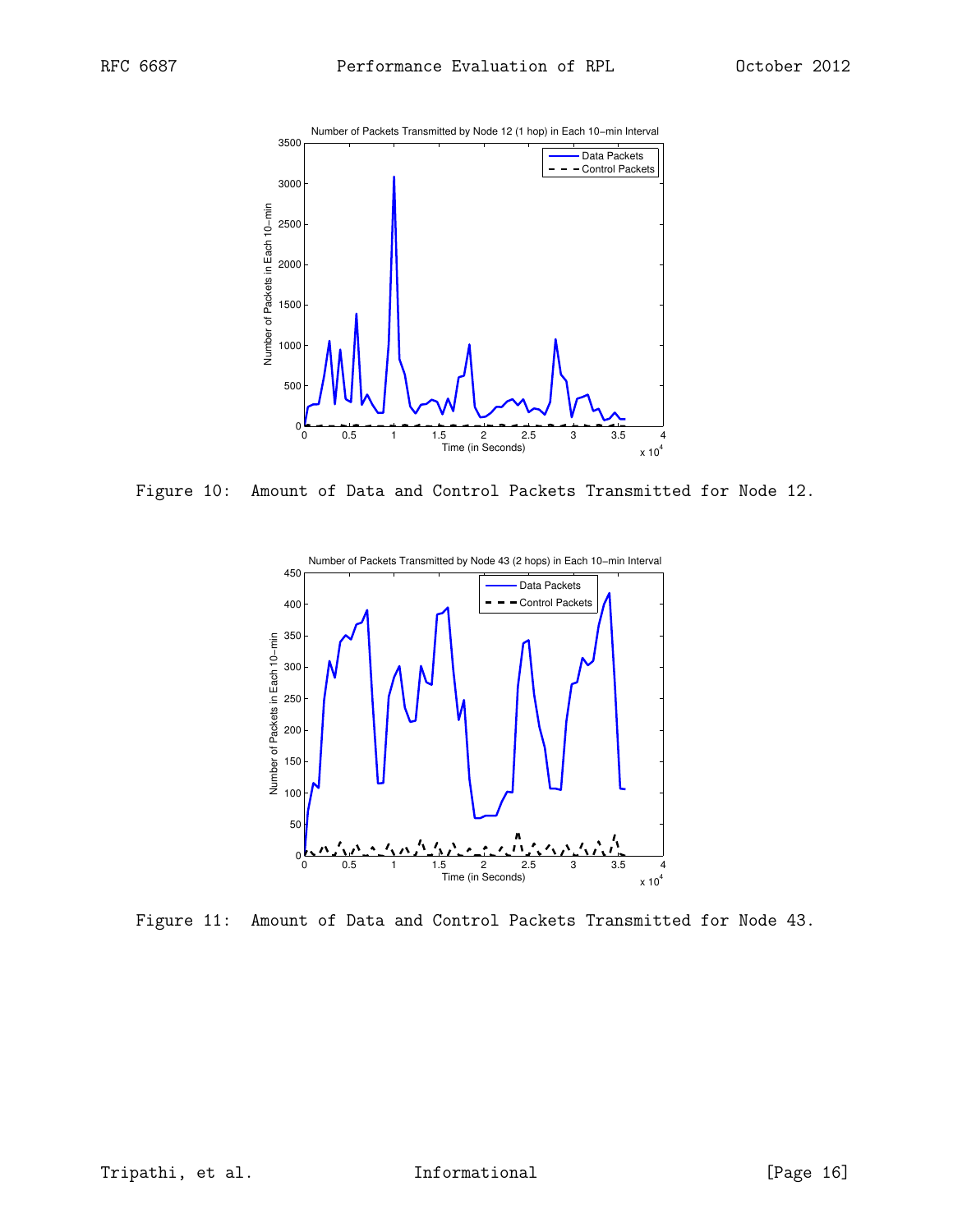<span id="page-16-1"></span>

Figure 12: Amount of Data and Control Packets Transmitted for Node 31.

### <span id="page-16-0"></span>4.6. Loss of Connectivity

Upon link failures, a node may lose its parents -- preferred and backup (if any) -- thus leading to a loss of connectivity (no path to the DAG root). RPL specifies two mechanisms for DODAG repairs, referred to as global repair and local repair. In this document, simulation results are presented to evaluate the amount of time data packets are dropped due to a loss of connectivity for the following two cases: a) when only using global repair (i.e., the DODAG is rebuilt thanks to the emission of new DODAG sequence numbers by the DAG root), and b) when using local repair (poisoning the sub-DAG in case of loss of connectivity) in addition to global repair. The idea is to tune the frequency at which new DODAG sequence numbers are generated by the DAG root, and also to observe the effect of varying the frequency for global repair and the concurrent use of global and local repair. It is expected that more frequent increments of DODAG sequence numbers will lead to a shorter duration of connectivity loss at a price of a higher rate of control packets in the network. For the use of both global and local repair, the simulation results show the trade-off in amount of time that a node may remain without service and total number of control packets.

Figure [13](#page-17-0) shows the CDF of time spent by any node without service, when the data packet rate is one packet every 10 seconds and a new DODAG sequence number is generated every 10 minutes. This plot reflects the property of global repair without any local repair scheme. When all the parents are temporarily unreachable from a node, the time before it hears a DIO from another node is recorded, which gives the time without service. We define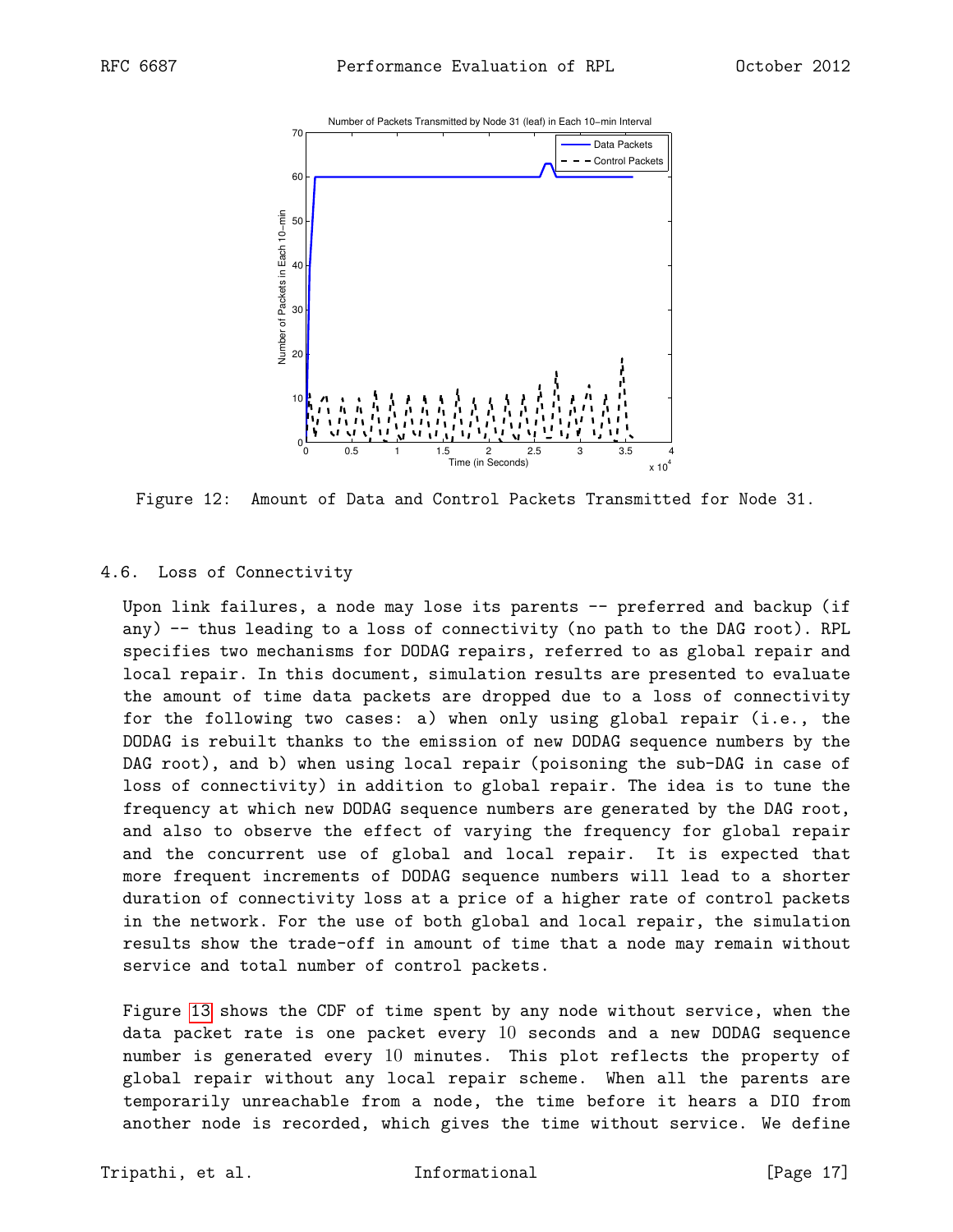the DAG repair timer as the interval at which the LBR increments the DAG sequence number, thus triggering a global re-optimization. In some cases, this value might go up to the DAG repair timer value, because until a DIO is heard, the node does not have a parent and hence no route to the LBR or other nodes not in its own sub-DAG. Clearly, this situation indicates a lack of connectivity and loss of service for the node.

<span id="page-17-0"></span>

Figure 13: CDF: Loss of Connectivity with Global Repair.

The effect of the DAG repair timer on time without service is plotted in Figure [14,](#page-18-0) where the source rate is 20 seconds/packet and in Figure [15,](#page-18-1) where the source sends a packet every  $10$  seconds.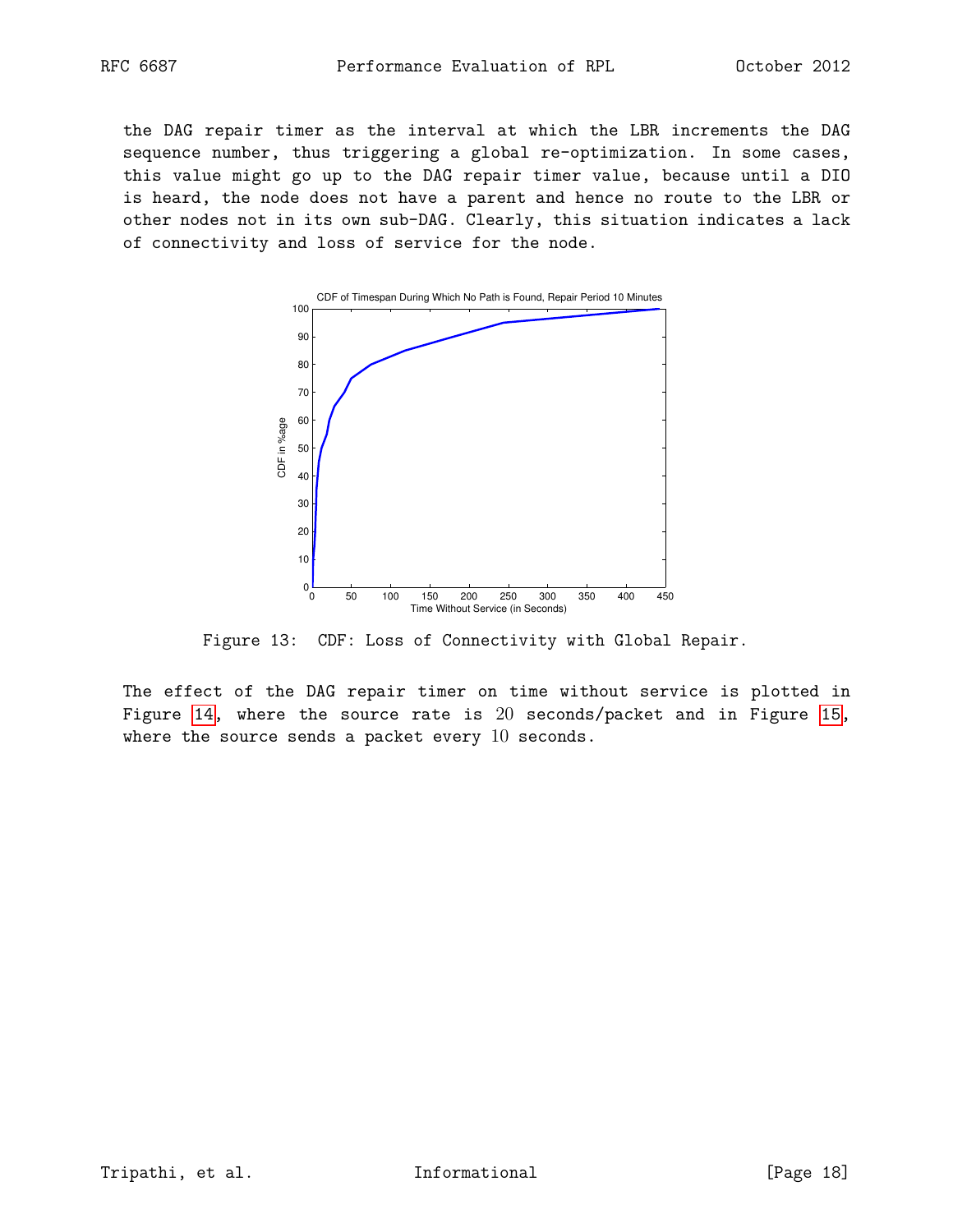<span id="page-18-0"></span>

<span id="page-18-1"></span>Figure 14: CDF: Loss of Connectivity for Different Global Repair Period, Source Rate 20 Seconds/Packet.



Figure 15: CDF: Loss of Connectivity for Different Global Repair Period, Source Rate 10 Seconds/Packet.

The data for Figures [13](#page-17-0) and [15](#page-18-1) can be found in Table [2.](#page-19-0) The table shows how the CDF of time without connectivity to the LBR increases while we increase the time period to emit new DAG sequence numbers, when the nodes generate a packet every 10 seconds.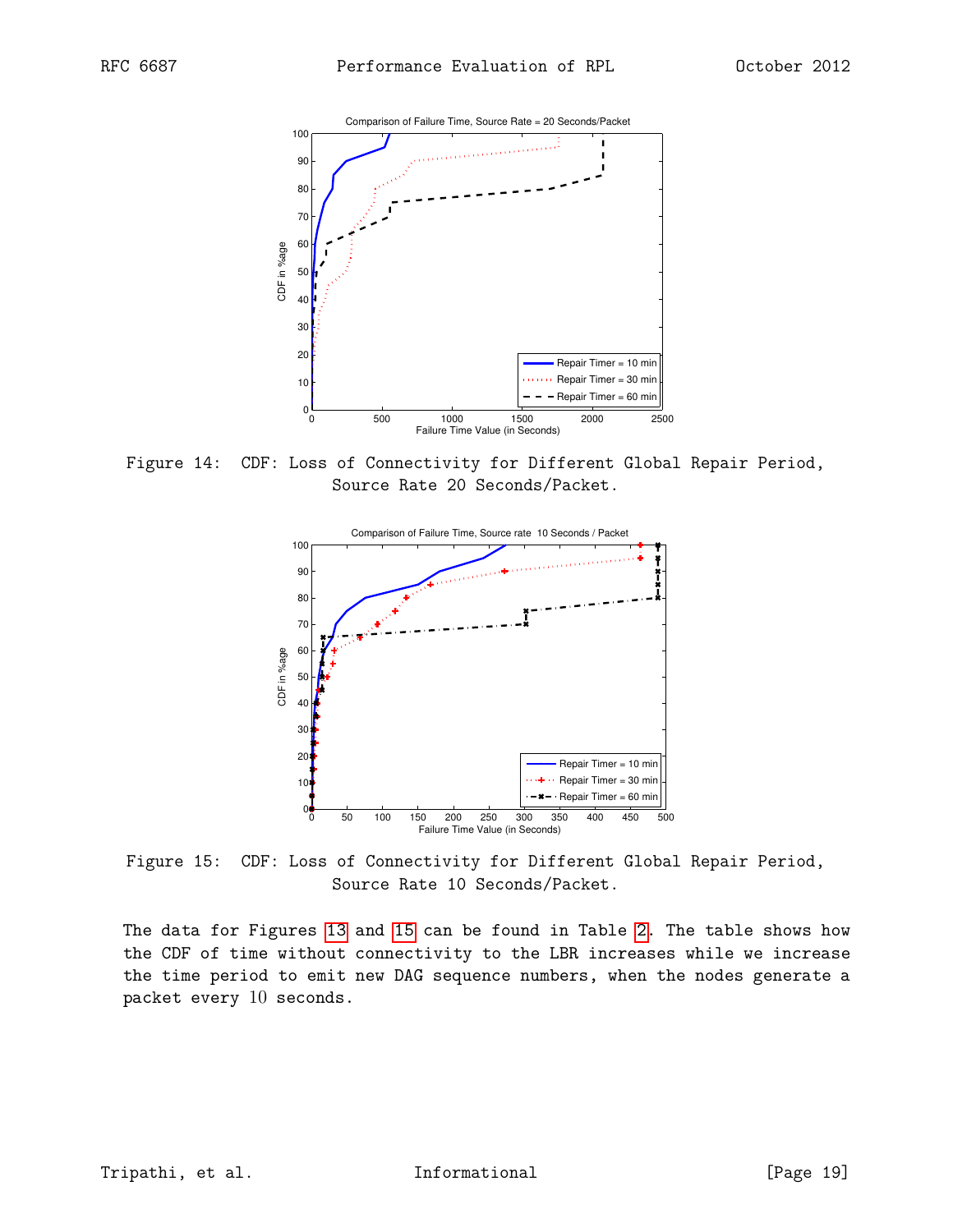<span id="page-19-0"></span>

| CDF        | Repair Period | Repair Period | Repair Period |
|------------|---------------|---------------|---------------|
| $(\%$ age) | 10 Minutes    | 30 Minutes    | 60 Minutes    |
| $\theta$   | 0.464         | 0.045         | 0.027         |
| 5          | 0.609         | 0.424         | 0.396         |
| 10         | 1.040         | 1.451         | 0.396         |
| 15         | 1.406         | 3.035         | 0.714         |
| 20         | 1.934         | 3.521         | 0.714         |
| 25         | 2.113         | 5.461         | 1.856         |
| 30         | 3.152         | 5.555         | 1.856         |
| 35         | 3.363         | 7.756         | 6.173         |
| 40         | 4.9078        | 8.604         | 6.173         |
| 45         | 8.575         | 9.181         | 14.751        |
| 50         | 9.788         | 21.974        | 14.751        |
| 55         | 13.230        | 30.017        | 14.751        |
| 60         | 17.681        | 31.749        | 16.166        |
| 65         | 29.356        | 68.709        | 16.166        |
| 70         | 34.019        | 92.974        | 302.459       |
| 75         | 49.444        | 117.869       | 302.459       |
| 80         | 75.737        | 133.653       | 488.602       |
| 85         | 150.089       | 167.828       | 488.602       |
| 90         | 180.505       | 271.884       | 488.602       |
| 95         | 242.247       | 464.047       | 488.602       |
| 100        | 273.808       | 464.047       | 488.602       |

Table 2: Loss of Connectivity Time, Data Rate - 10 Seconds / Packet.

The data for Figure [14](#page-18-0) can be found in Table [3.](#page-20-0) The table shows how the CDF of time without connectivity to the LBR increases while we increase the time period to emit new DAG sequence numbers, when the nodes generate a packet every 20 seconds.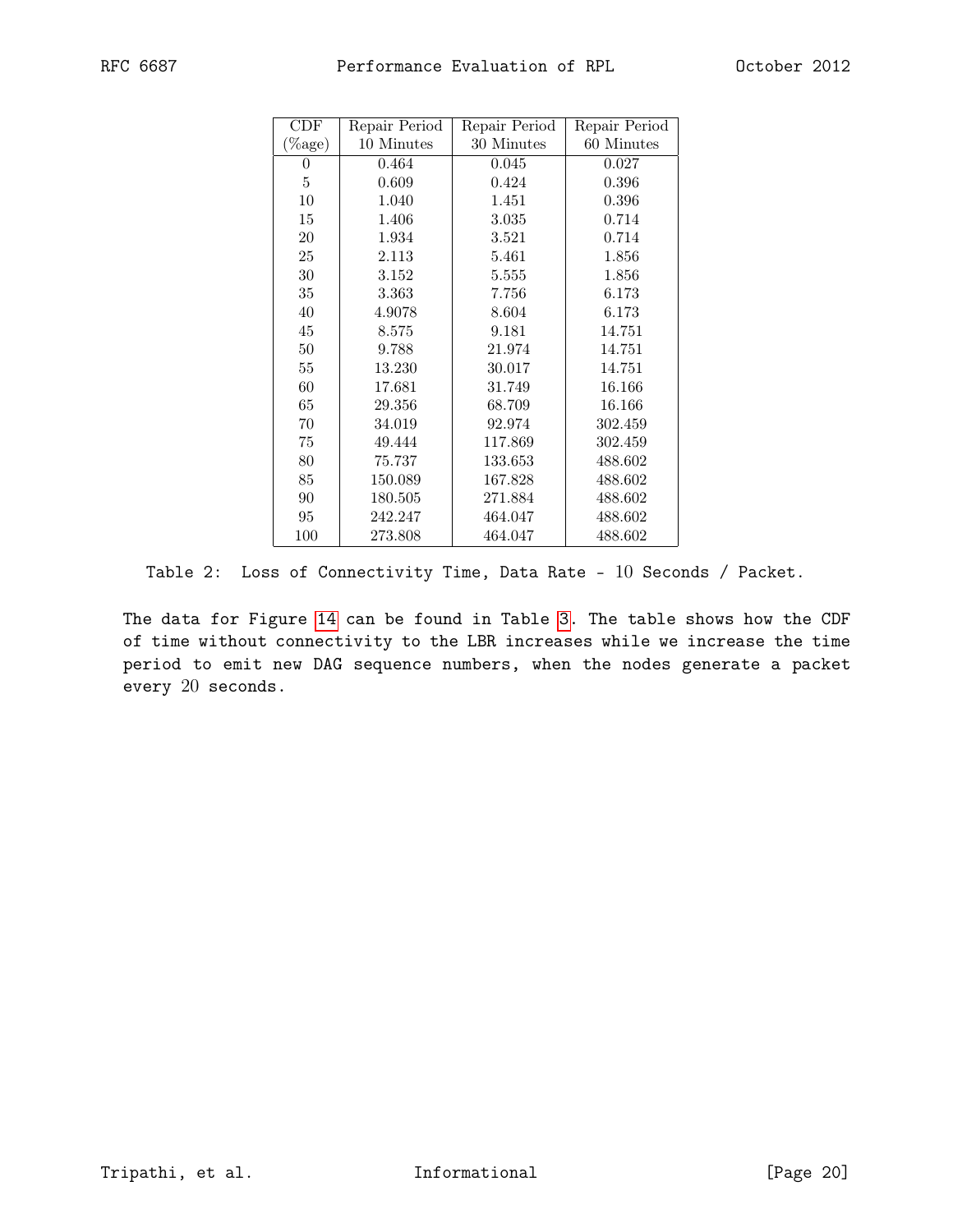<span id="page-20-0"></span>

| CDF        | Repair Period | Repair Period | Repair Period |
|------------|---------------|---------------|---------------|
| $(\%$ age) | 10 Minutes    | 30 Minutes    | 60 Minutes    |
| 0          | 0.071         | 0.955         | 0.167         |
| 5          | 0.126         | 2.280         | 1.377         |
| 10         | 0.403         | 2.926         | 1.409         |
| 15         | 0.902         | 3.269         | 1.409         |
| 20         | 1.281         | 16.623        | 3.054         |
| 25         | 2.322         | 21.438        | 5.175         |
| 30         | 2.860         | 48.479        | 5.175         |
| 35         | 3.316         | 49.495        | 10.30         |
| 40         | 3.420         | 93.700        | 25.406        |
| 45         | 6.363         | 117.594       | 25.406        |
| 50         | 11.500        | 243.429       | 34.379        |
| 55         | 19.703        | 277.039       | 102.141       |
| 60         | 22.216        | 284.660       | 102.141       |
| 65         | 39.211        | 285.101       | 328.293       |
| 70         | 63.197        | 376.549       | 556.296       |
| 75         | 88.986        | 443.450       | 556.296       |
| 80         | 147.509       | 452.883       | 1701.52       |
| 85         | 154.26        | 653.420       | 2076.41       |
| 90         | 244.241       | 720.032       | 2076.41       |
| 95         | 518.835       | 1760.47       | 2076.41       |
| 100        | 555.57        | 1760.47       | 2076.41       |

Table 3: Loss of Connectivity Time, Data Rate - 20 Seconds / Packet.

<span id="page-20-1"></span>Figure [16](#page-20-1) shows the effect of the DAG global repair timer period on control traffic. As expected, as the frequency at which new DAG sequence numbers are generated increases, the amount of control traffic decreases because DIO messages are sent less frequently to rebuild the DODAG. However, reducing the control traffic comes at a price of increased loss of connectivity when only global repair is used.



Figure 16: Amount of Control Traffic for Different Global Repair Periods.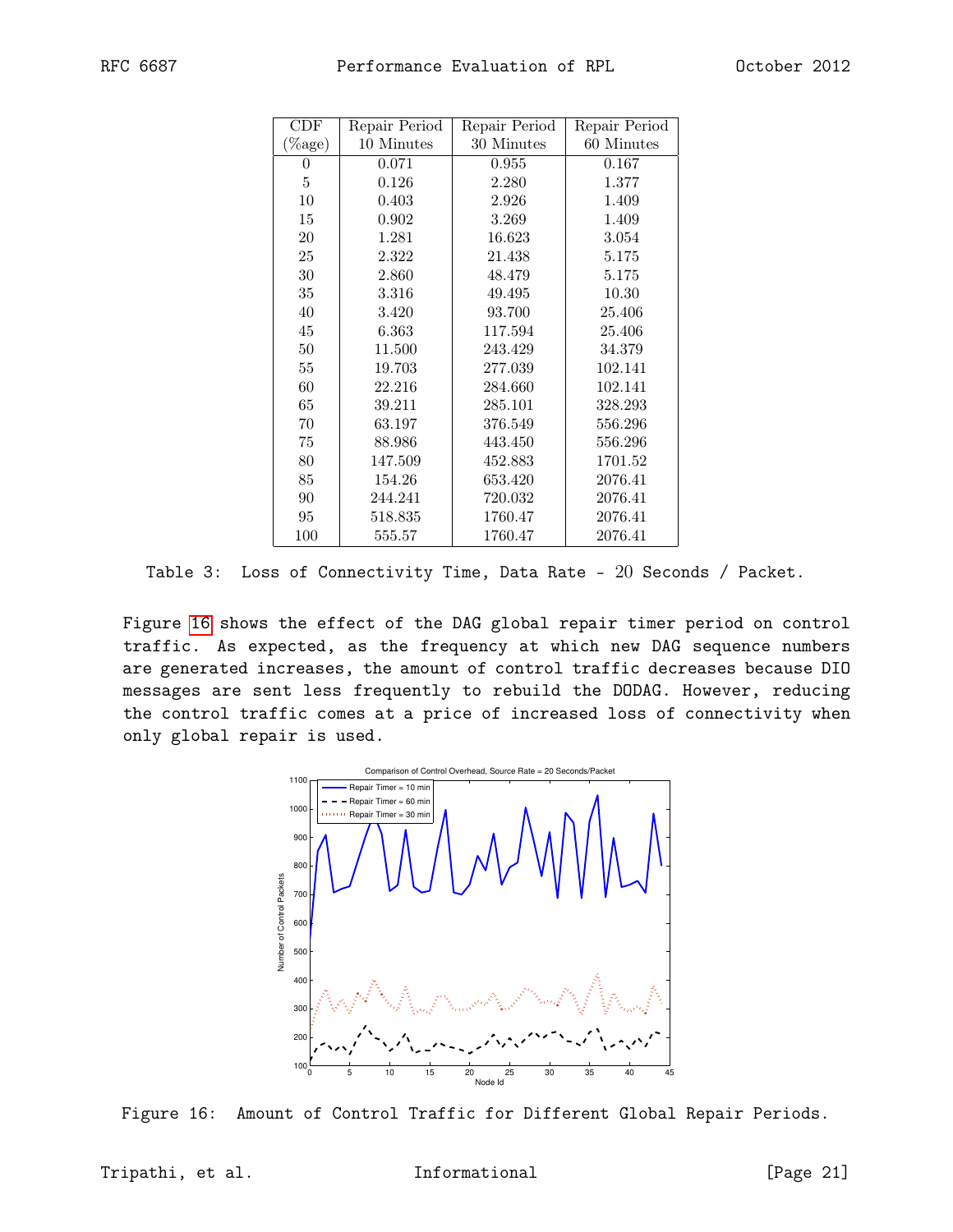From the above results, it is clear that the time the protocol takes to re-establish routes and to converge, after an unexpected link or device failure happens, is fairly long. [RFC5826] mandates that "the routing protocol MUST converge within 0.5 seconds if no nodes have moved". Clearly, implementation of a repair mechanism based on new DAG sequence numbers alone would not meet the requirements. Hence, a local repair mechanism, in the form of poisoning the sub-DAG and issuing a DIS, has been adopted.

The effect of the DAG repair timer on time without service when local repair is activated is now observed and plotted in Figure [17,](#page-21-0) where the source rate is 20 seconds/packet. A comparison of the CDF of loss of connectivity for the global repair mechanism and the global + local repair mechanism is shown in Figures [18](#page-22-0) and [19](#page-22-1) (semi-log plots,  $x$  axis in logarithmic scale and  $y$  axis in linear scale), where the source generates a packet every 10 seconds and 20 seconds, respectively. For these plots, the x axis shows time in log scale, and the y axis denotes the corresponding CDF in linear scale. One can observe that using local repair (with poisoning of the sub-DAG) greatly reduces loss of connectivity.

<span id="page-21-0"></span>

Figure 17: CDF: Loss of Connectivity for Different DAG Repair Timer Values for Global+Local Repair, Source Rate 20 Seconds/Packet.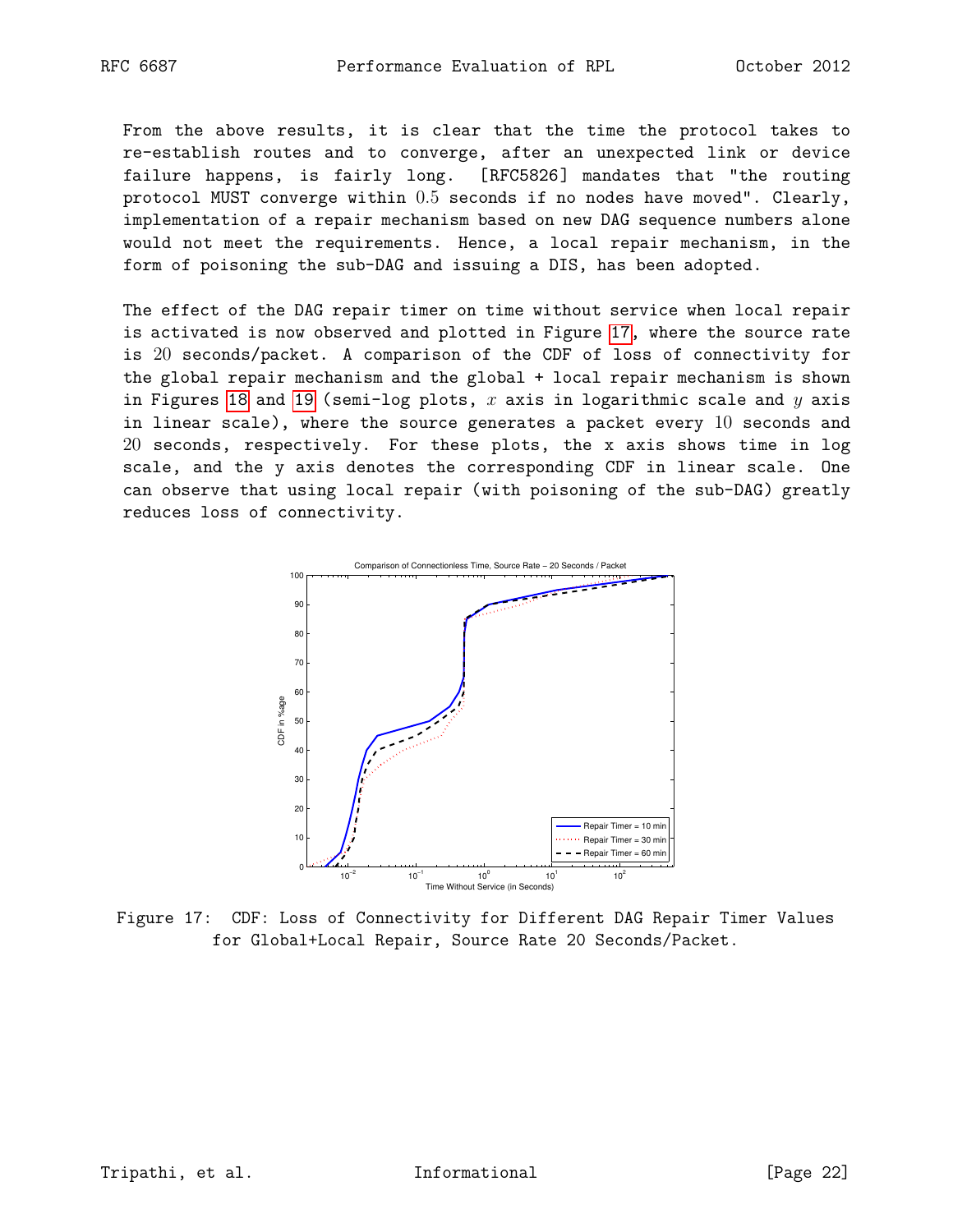<span id="page-22-0"></span>

<span id="page-22-1"></span>Figure 18: CDF: Loss of Connectivity for Global Repair and Global+Local Repair, Source Rate 10 Seconds/Packet.



Figure 19: CDF: Loss of Connectivity for Global Repair and Global+Local Repair, Source Rate 20 Seconds/Packet.

A comparison between the amount of control plane overhead used for global repair only and for the global plus local repair mechanism is shown in Figure [20,](#page-23-2) which highlights the improved performance of RPL in terms of convergence time at very little extra overhead. From Figure [19,](#page-22-1) in 85% of the cases the protocol finds connectivity to the LBR for the concerned nodes within a fraction of seconds when local repair is employed. Using only global repair leads to repair periods of 150-154 seconds, as observed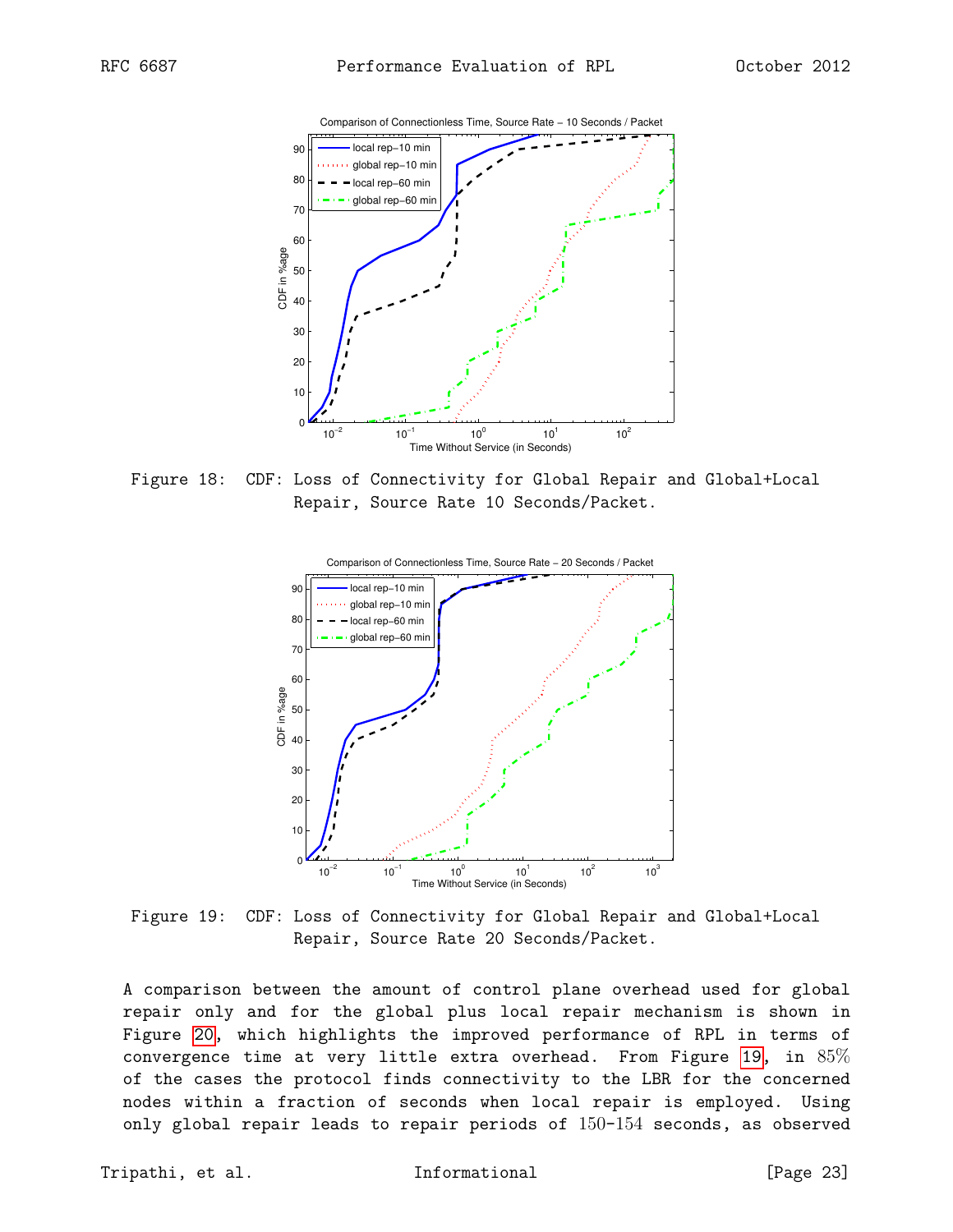### <span id="page-23-2"></span>in Figures [13](#page-17-0) and [14.](#page-18-0)



Figure 20: Number of Control Packets for Different DAG Sequence Number Period, for Both Global Repair and Global+Local Repair.

### <span id="page-23-0"></span>5. RPL in a Building Automation Routing Scenario

Unlike the previous traffic pattern, where a majority of the total traffic generated by any node is destined to the root, this section considers a different traffic pattern, which is more prominent in a home or building routing scenario. In the simulations shown below, the nodes send  $60\%$  of their total generated traffic to the physically 1-hop distant node and  $20\%$ of traffic to a 2-hop distant node; the other  $20\%$  of traffic is distributed among other nodes in the network. The CDF of path quality metrics such as hop count, ETX path cost, average hop distance stretch, ETX path stretch, and delay for P2P routing for all pairs of nodes is calculated. Maintaining a low delay bound for P2P traffic is of high importance, as applications in home and building routing typically have low delay tolerance.

## <span id="page-23-1"></span>5.1. Path Quality

Figure [21](#page-24-0) shows the CDF of the hop count for both RPL and ideal shortest path routing for the traffic pattern described above. Figure [22](#page-24-1) shows the CDF of the expected number of transmissions (ETX) for each packet to reach its destination. Figures [23](#page-25-1) and [24](#page-25-2) show the CDF of the stretch factor for these two metrics. To illustrate the stretch factor, an example from Figure [24](#page-25-2) will be given next. For all paths built by RPL, 85% of the time, the path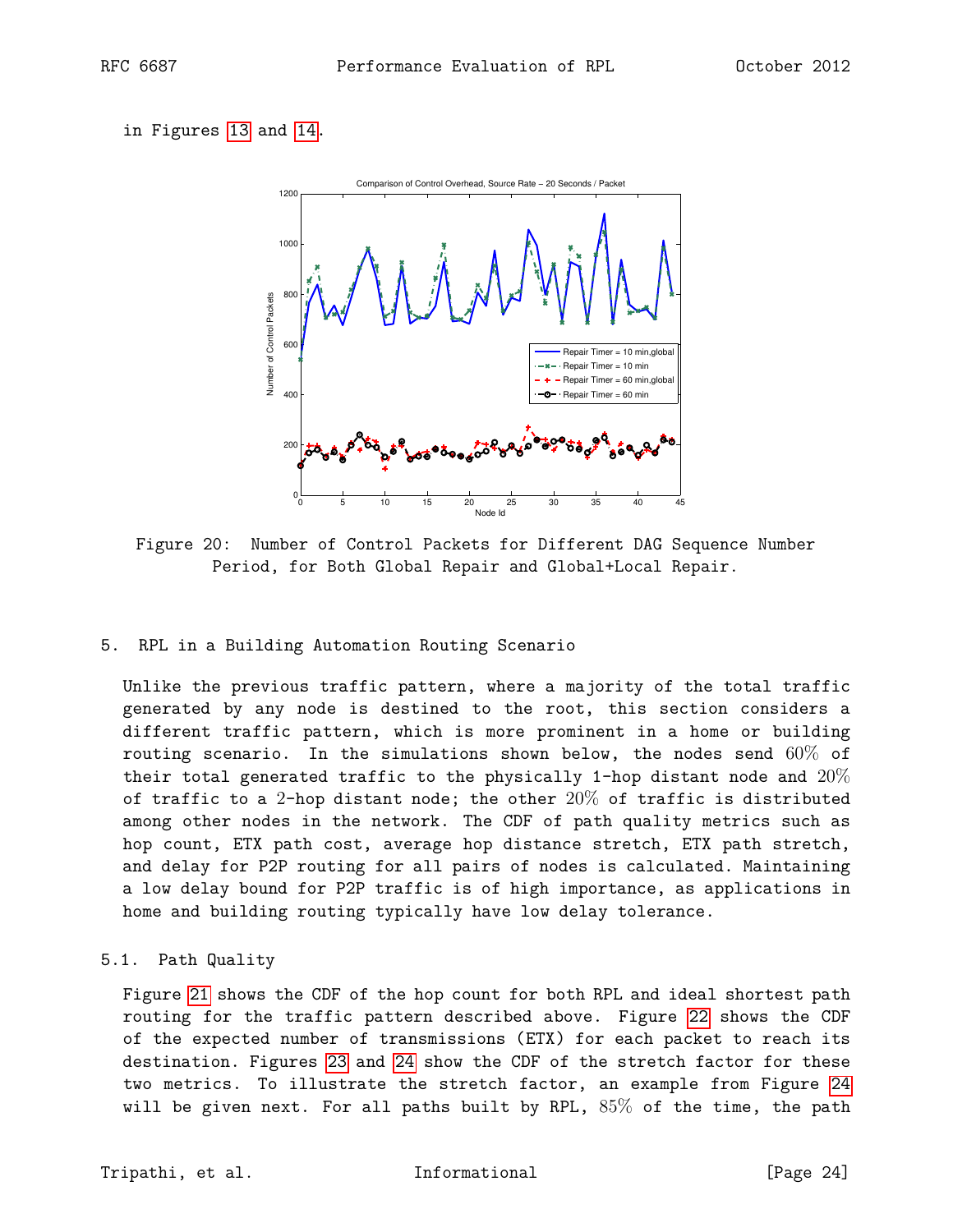<span id="page-24-0"></span>cost is less than the path cost for the ideal shortest path plus one.



<span id="page-24-1"></span>Figure 21: CDF of End-to-End Hop Count for RPL and Ideal Shortest Path in Home Routing.



Figure 22: CDF of ETX Path Cost Metric for RPL and Ideal Shortest Path in Home Routing.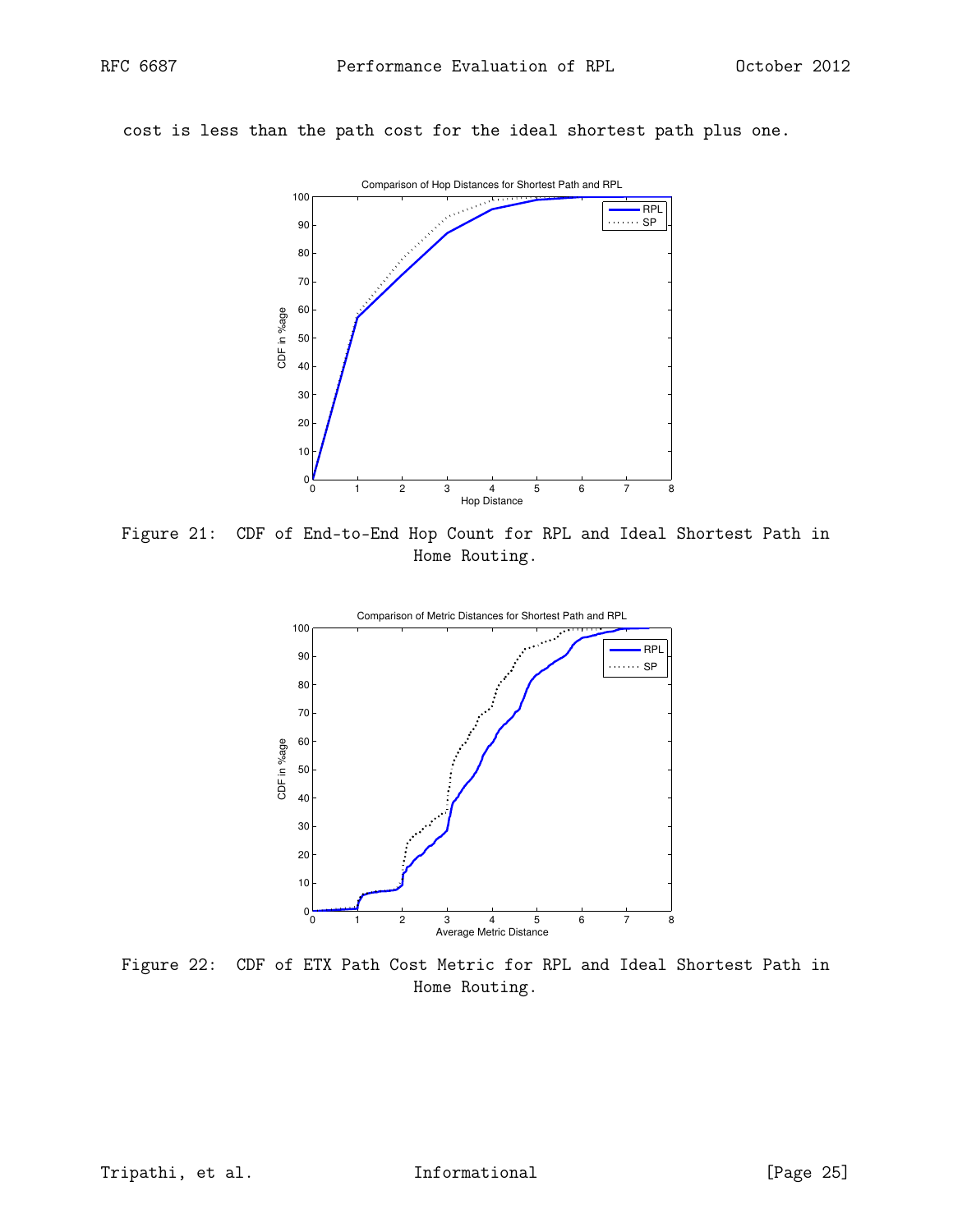<span id="page-25-1"></span>

<span id="page-25-2"></span>Figure 23: CDF of Hop Distance Stretch from Ideal Shortest Path.



Figure 24: CDF of ETX Metric Stretch from Ideal Shortest Path.

#### <span id="page-25-0"></span>5.2. Delay

To get an idea of maximum observable delay in the above-mentioned traffic pattern, the delay for different numbers of hops to the destination for RPL is considered. Figure [25](#page-26-2) shows how the end-to-end packet latency is distributed for different packets with different hop counts in the network.

For this deployment scenario,  $60\%$  of the traffic has been restricted to a -hop neighborhood. Hence, intuitively, the protocol is expected to yield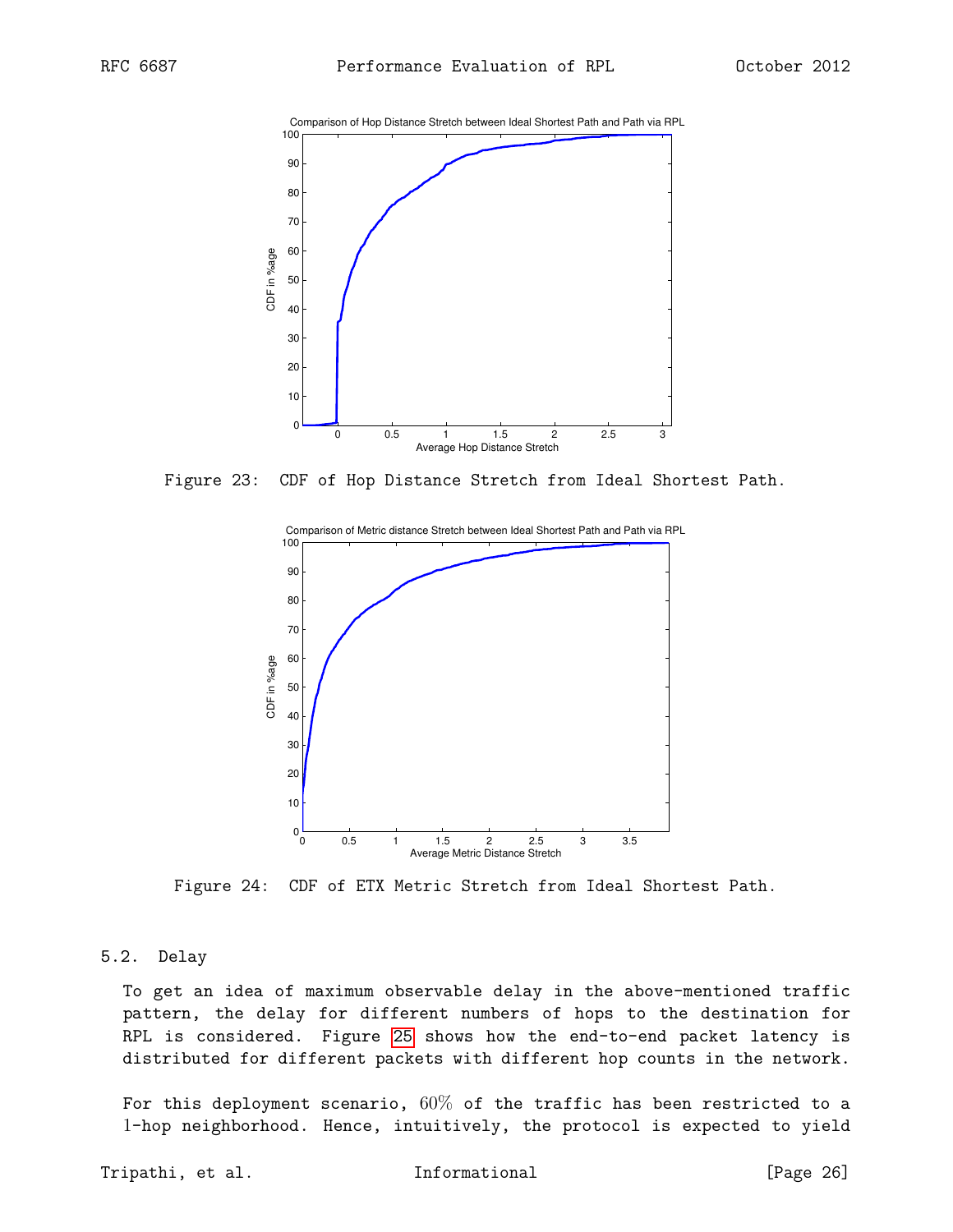<span id="page-26-2"></span>

Figure 25: Packet Latency for Different Hop Counts in RPL.

path qualities that are close to those of ideal shortest path routing for most of the paths. From the CDF of the hop count and ETX path cost, it is clear that peer-to-peer paths are more often closer to an ideal shortest path. The end-to-end delay for distances within 2 hops is less than 60 ms for 99% of the delivered packets, while packets traversing 5 hops or more are delivered within  $100$  ms  $99\%$  of the time. These results demonstrate that for a normal routing scenario of an LLN deployment in a building, RPL performs fairly well without incurring much control plane overhead, and it can be applied for delay-critical applications as well.

### <span id="page-26-0"></span>6. RPL in a Large-Scale Network

In this section, we focus on simulating RPL in a large network and study its scalability by focusing on a few performance metrics: the latency and path cost stretch, and the amount of control packets. The 2442-node smart meter network with its corresponding link traces was used in this scalability study. To simulate a more realistic scenario for a smart meter network,  $100\%$ of the packets generated by each node are destined to the root. Therefore, no traffic is destined to nodes other than the root.

### <span id="page-26-1"></span>6.1. Path Quality

To investigate RPL's scalability, the CDF of the ETX path cost in the large-scale smart meter network is compared to a hypothetical ideal shortest path routing protocol that minimizes the total ETX path cost (Figure [26\)](#page-28-0). In this simulation, the path stretch is also calculated for each packet that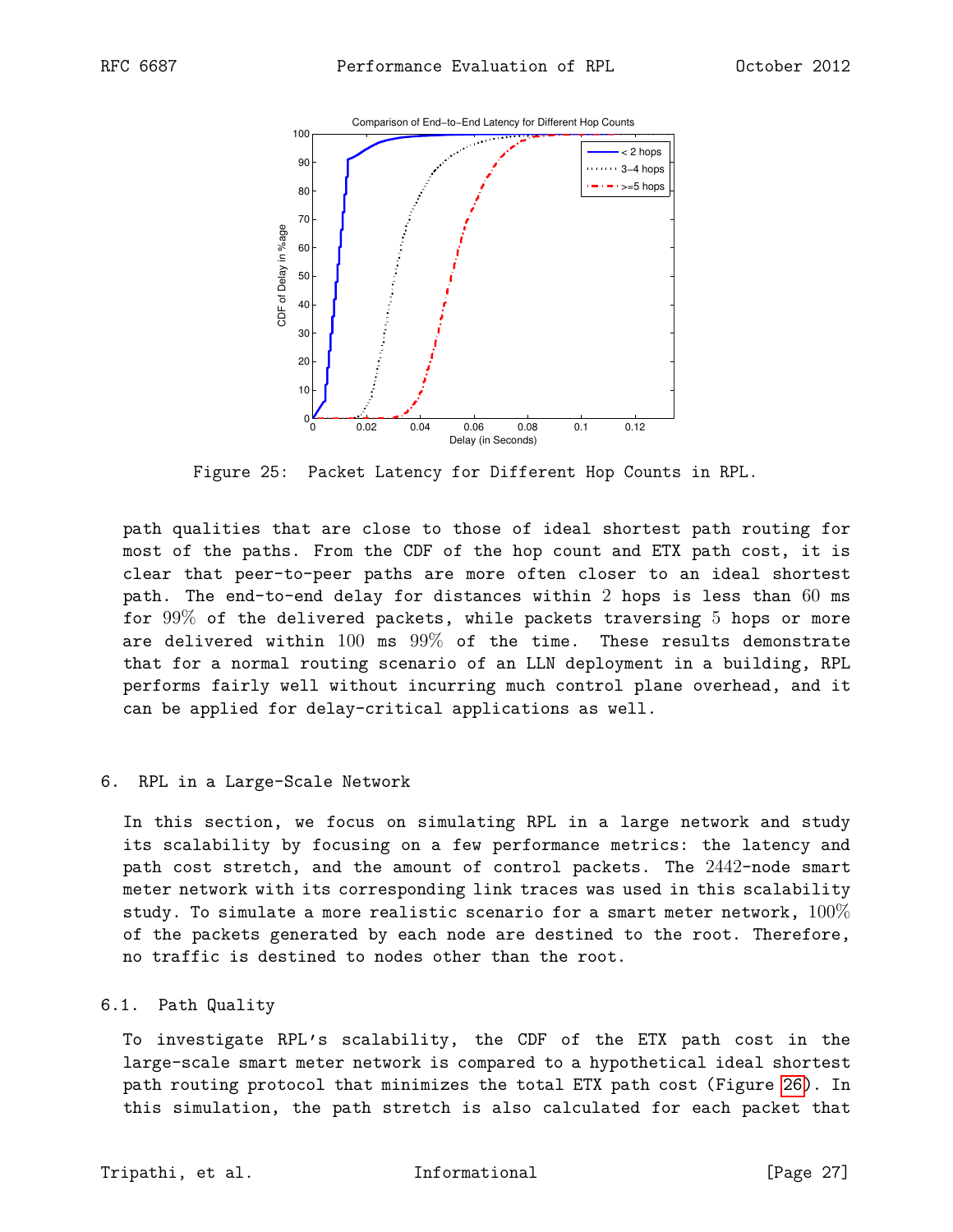traverses the network. The path stretch is determined as the difference between the path cost taken by a packet while following a route built via RPL and a path computed using an ideal shortest path routing protocol. The CDF of the ETX fractional stretch, which is determined as the ETX metric stretch value over the ETX path cost of an ideal shortest path, is plotted in Figure [27.](#page-28-1)

The fractional hop distance stretch value, as defined in the Terminology section, is shown in Figure [28.](#page-29-1)

Looking at the path quality plots, it is obvious that RPL works in a non-optimal fashion in this deployment scenario as well. However, on average, for each source-destination pair, the ETX fractional stretch is limited to  $30\%$  of the ideal shortest path cost. This fraction is higher for paths with shorter distances and lower for paths where the source and destination are far apart. The negative stretch factor for the hop count is an interesting feature of this deployment and is due to RPL's decision to not switch to another parent where the improvement in path quality is not significant. As mentioned previously, in this implementation, a node will only switch to a new parent if the advertised ETX path cost to the LBR through the new candidate parent is  $20\%$  better than the old one. The nodes tend to hear DIOs from a smaller hop count first, and later do not always shift to a larger hop count and smaller ETX path cost. As the traffic is mostly to the DAG root, some P2P paths built via RPL do yield a smaller hop count from source to destination, albeit at a larger ETX path cost.

As observed in Figure [26,](#page-28-0)  $90\%$  of the packets transmitted during the simulation have a (shortest) ETX path cost to destination less than or equal to 12. However, via RPL,  $90\%$  of the packets will follow paths that have a total ETX path cost of up to 14. Though all packets are destined to the LBR, it is to be noted that this implementation ignores a change of up to 20% in total ETX path cost. Figures [27](#page-28-1) and [28](#page-29-1) indicate that all paths have a very low ETX fractional stretch factor as far as the total ETX path cost is concerned, and some of the paths have lower hop counts to the LBR or DAG root as well when compared to the hop count of the ideal shortest path.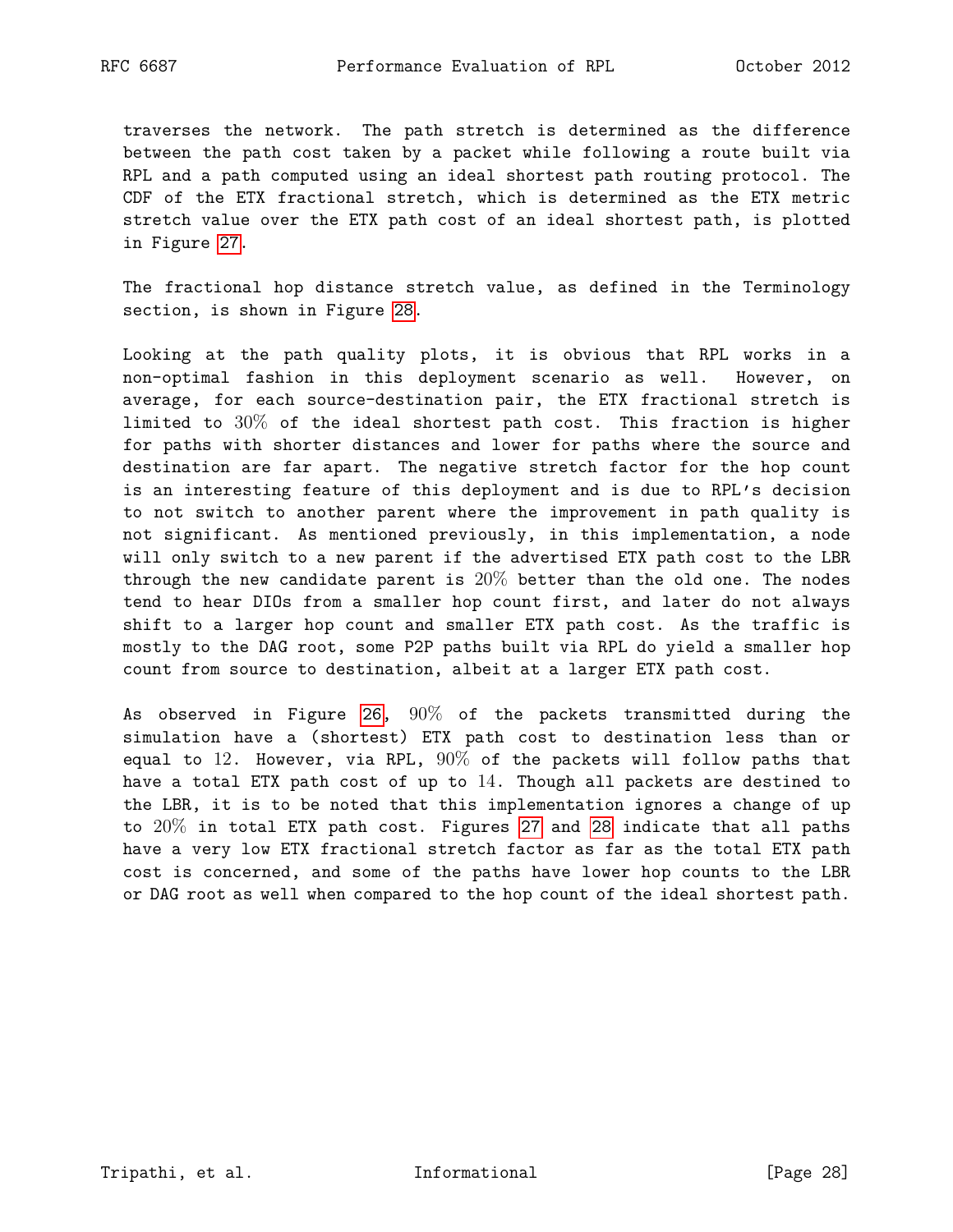<span id="page-28-0"></span>

<span id="page-28-1"></span>Figure 26: CDF of Total ETX Path Cost versus ETX Path Cost.



Figure 27: CDF of ETX Fractional Stretch versus ETX Fractional Stretch Value.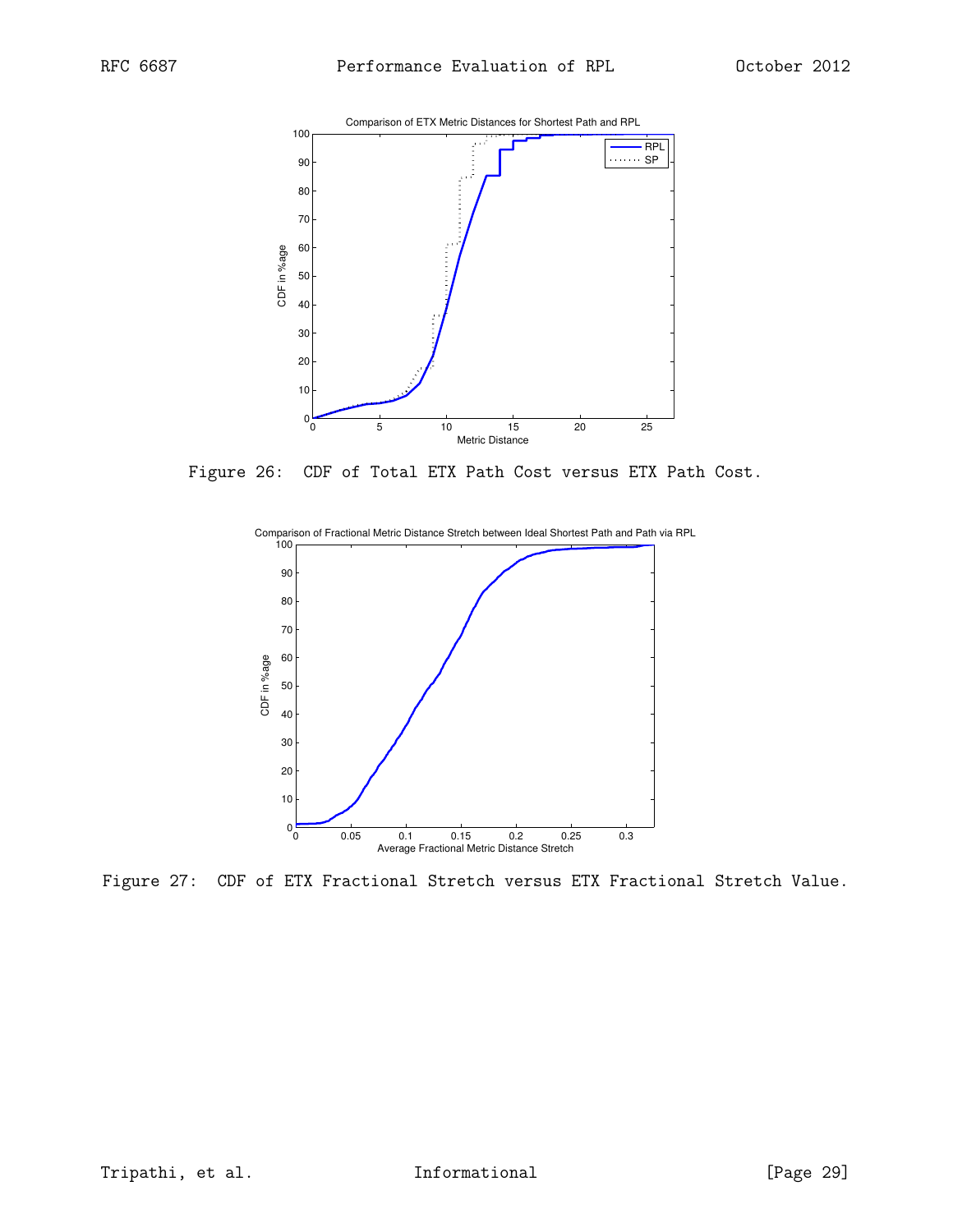<span id="page-29-1"></span>



Figure 28: CDF of Fractional Hop Count Stretch.

# <span id="page-29-0"></span>6.2. Delay

Figure [29](#page-30-1) shows how end-to-end packet latency is distributed for different hop counts in the network. According to [RFC5548], Urban LLNs (U-LLNs) are delay tolerant, and the information, except for critical alarms, should arrive within a fraction of the reporting interval (within a few seconds). The packet generation for this deployment has been set higher than usual to incur high traffic volume, and nodes generate data once every 30 seconds. However, the end-to-end latency for most of the packets is condensed between 500 ms and 1 s, where the upper limit corresponds to packets traversing longer (greater than or equal to 6 hops) paths.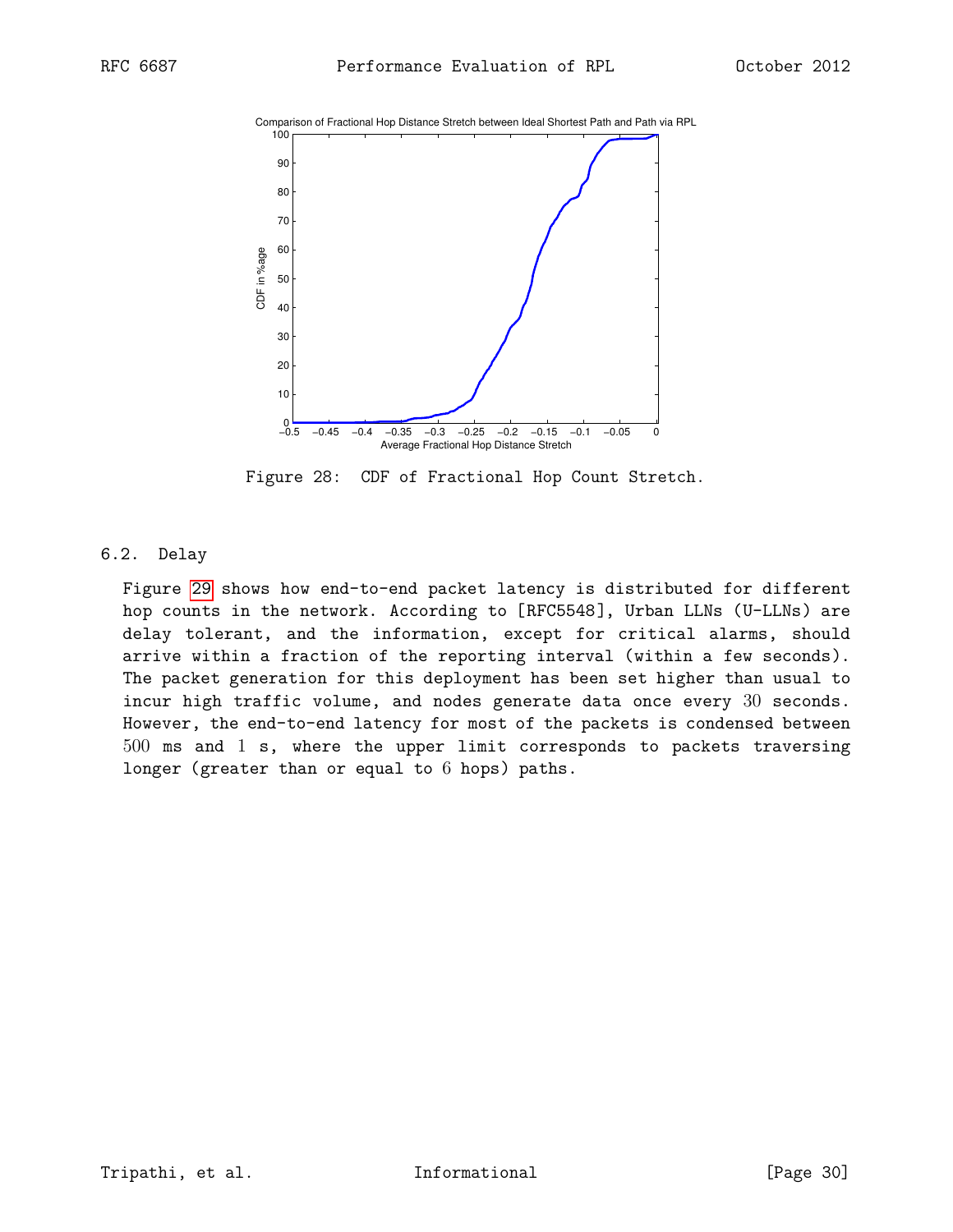<span id="page-30-1"></span>

Figure 29: End-to-End Packet Delivery Latency for Different Hop Counts.

# <span id="page-30-0"></span>6.3. Control Packet Overhead

Figure [30](#page-31-0) shows the comparison between data packets (originated and forwarded) and control packets (DIO and DAO messages) transmitted by each node (link ETX is used as the routing metric). Here one can observe that in spite of the large scale of the network, the amount of control traffic in the protocol is negligible in comparison to data packet transmission. The smaller node ID for this network actually indicates closer proximity to the DAG root, and nodes with high ID numbers are actually farther away from the DAG root. Also, as expected, we can observe in Figures [31,](#page-31-1) [32,](#page-32-0) and [33](#page-32-1) that the (non-leaf) nodes closer to the DAG root have many more data packet transmissions than other nodes. The leaf nodes have comparable amounts of data and control packet transmissions, as they do not take part in routing the data. As seen before, the data traffic for a child node has much less variation than the nodes that are closer to the DAG root. This variation decreases with increase in DAG depth. In this topology, Nodes  $1, 2$ , and  $3$ , etc., are direct children of the LBR.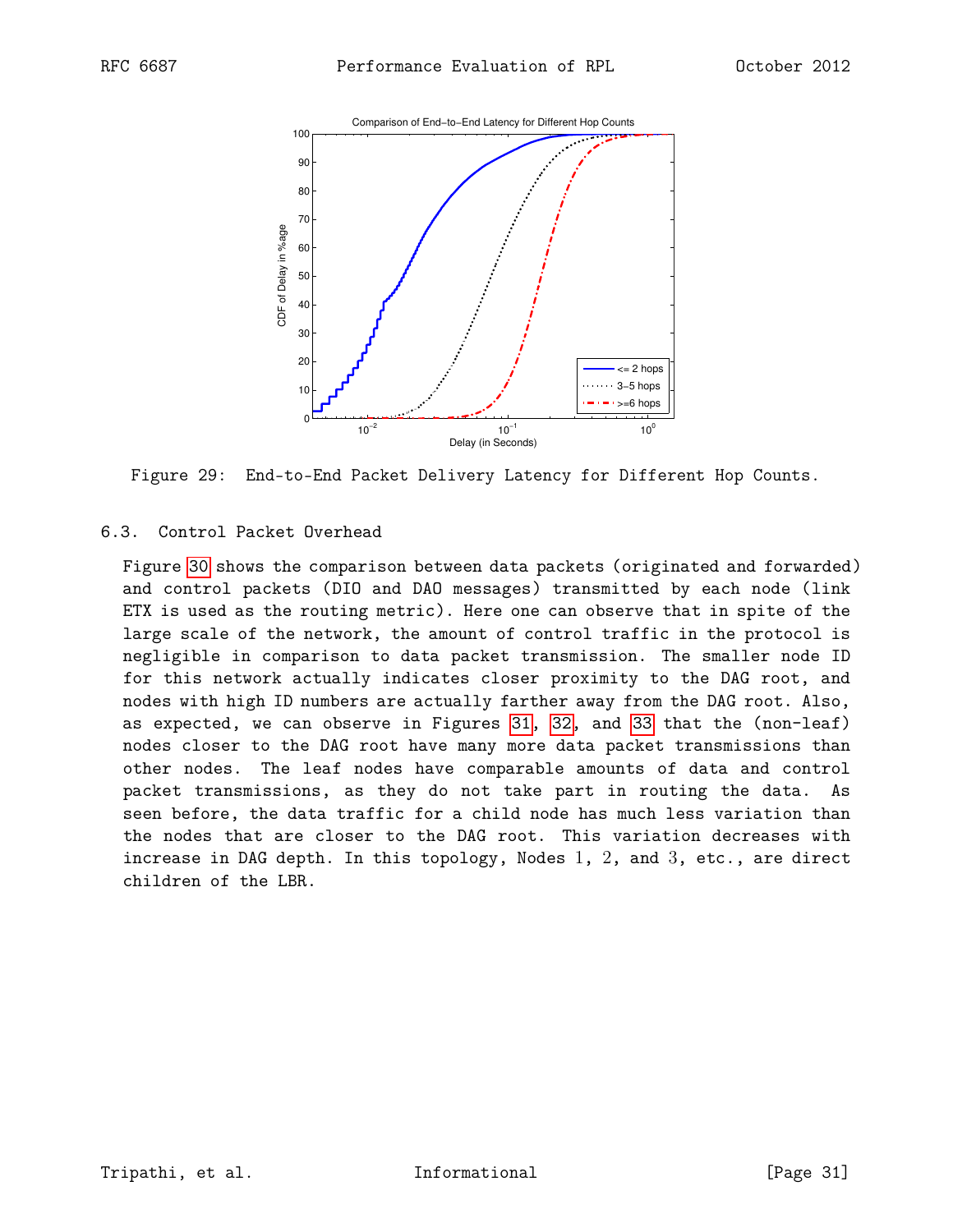<span id="page-31-0"></span>

Figure 30: Data and Control Packet Comparison.

<span id="page-31-1"></span>

Figure 31: Data and Control Packets over Time for Node 1.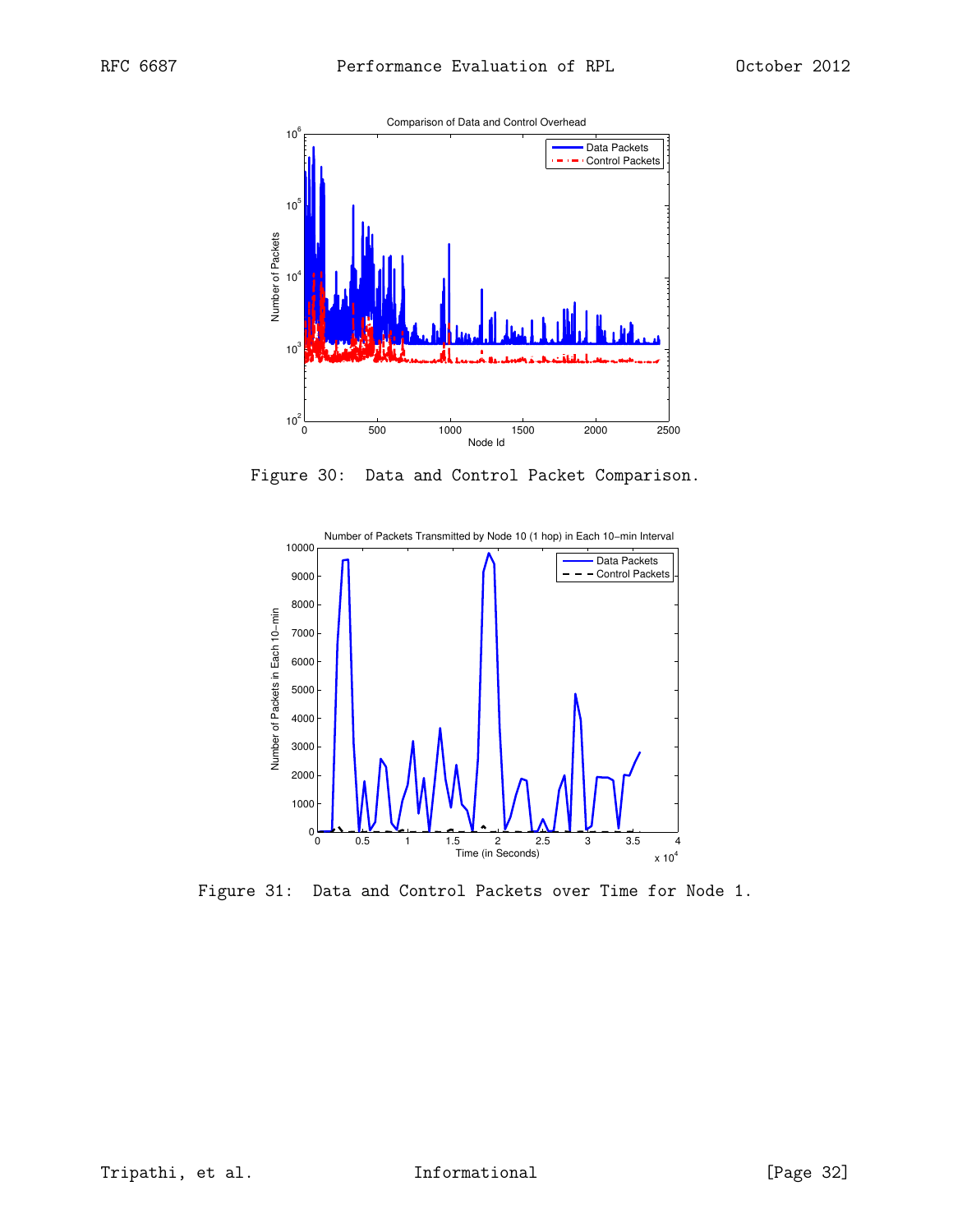<span id="page-32-0"></span>

<span id="page-32-1"></span>Figure 32: Data and Control Packets over Time for Node 78.



Figure 33: Data and Control Packets over Time for Node 300.

In Figure [34,](#page-33-1) the effect of the global repair period timer on control packet overhead is shown.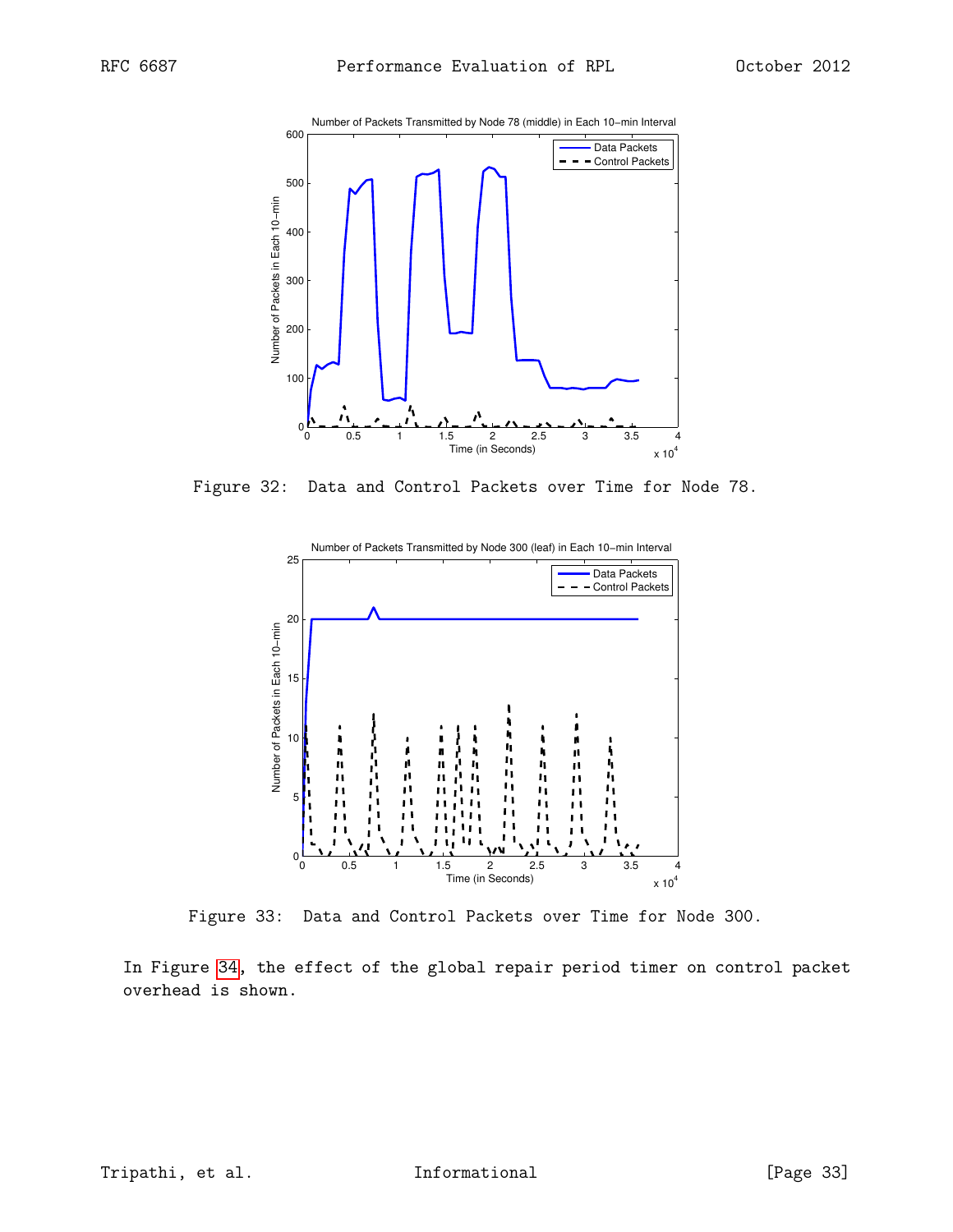<span id="page-33-1"></span>

Figure 34: Numbers of Control Packets for Different Global Repair Timer Periods.

<span id="page-33-0"></span>7. Scaling Property and Routing Stability

An important metric of interest is the maximum load experienced by any node (CPU usage) in terms of the number of control packets transmitted by the node. Also, to get an idea of scaling properties of RPL in large-scale networks, it is also key to analyze the number of packets handled by the RPL nodes for networks of different sizes.

In these simulations, at any given interval, the node with maximum control overhead load is identified. The amount of maximum control overhead processed by that node is plotted against time for three different networks under study. The first one is Network  $'A'$ , which has  $45$  nodes and is shown in Figure [1](#page-5-0) (Section [3\)](#page-3-1); the second is Network 'B', which is another deployed outdoor network with 86 nodes; and the third is Network 'C', which is the large deployed smart meter network with 2442 nodes as noted previously in this document.

In Figure [35,](#page-34-0) the comparison of maximum control loads is shown for different network sizes. For the network with 45 nodes, the maximum number of control packets in the network stays within a limit of 50 packets (per 1-minute interval), where for the networks with 86 and 2442 nodes, this limit stretches to 100 and  $2 * 10^3$  packets per 1-minute interval, respectively.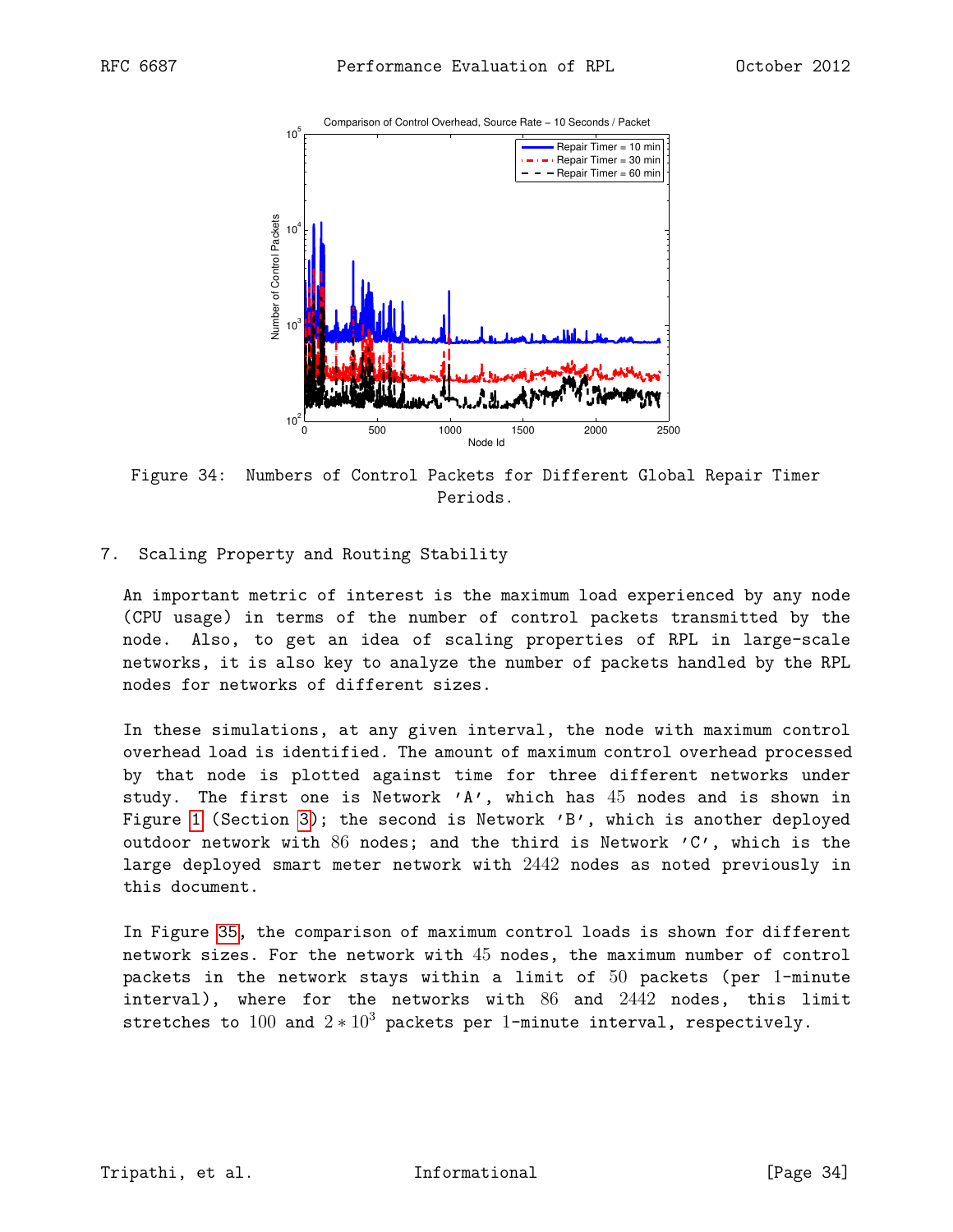<span id="page-34-0"></span>

Figure 35: Scaling Property of Maximum Control Packets Processed by Any Node over Time.

For a network built with low-power devices interconnected by lossy links, it is of the utmost importance to ensure that routing packets are not flooded in the entire network and that the routing topology stays as stable as possible. Any change in routing information, especially parent-child relationships, would reset the timer, leading to emitting new DIOs, and would hence change the node's path metric to reach the root. This change will trigger a series of control plane messages (RPL packets) in the DODAG. Therefore, it is important to carefully control the triggering of DIO control packets via the use of thresholds.

In this study, the effect of the tolerance value that is considered before emitting a DIO reflecting a new path cost is analyzed. Four cases are considered:

- No change in DAG depth of a node is ignored;
- The implementation ignores a  $10\%$  change in the ETX path cost to the DAG root. That is, if the change in total path cost to the root/LBR -- due to DIO reception from the most preferred parent or due to shifting to another parent  $-$  is less than  $10\%$ , the node will not advertise the new metric to the root;
- The implementation ignores a  $20\%$  change in ETX path cost to the DAG root for any node before deciding to advertise a new depth;
- The implementation ignores a  $30\%$  change in the total ETX path cost to the DAG root of a node before deciding to advertise a new depth.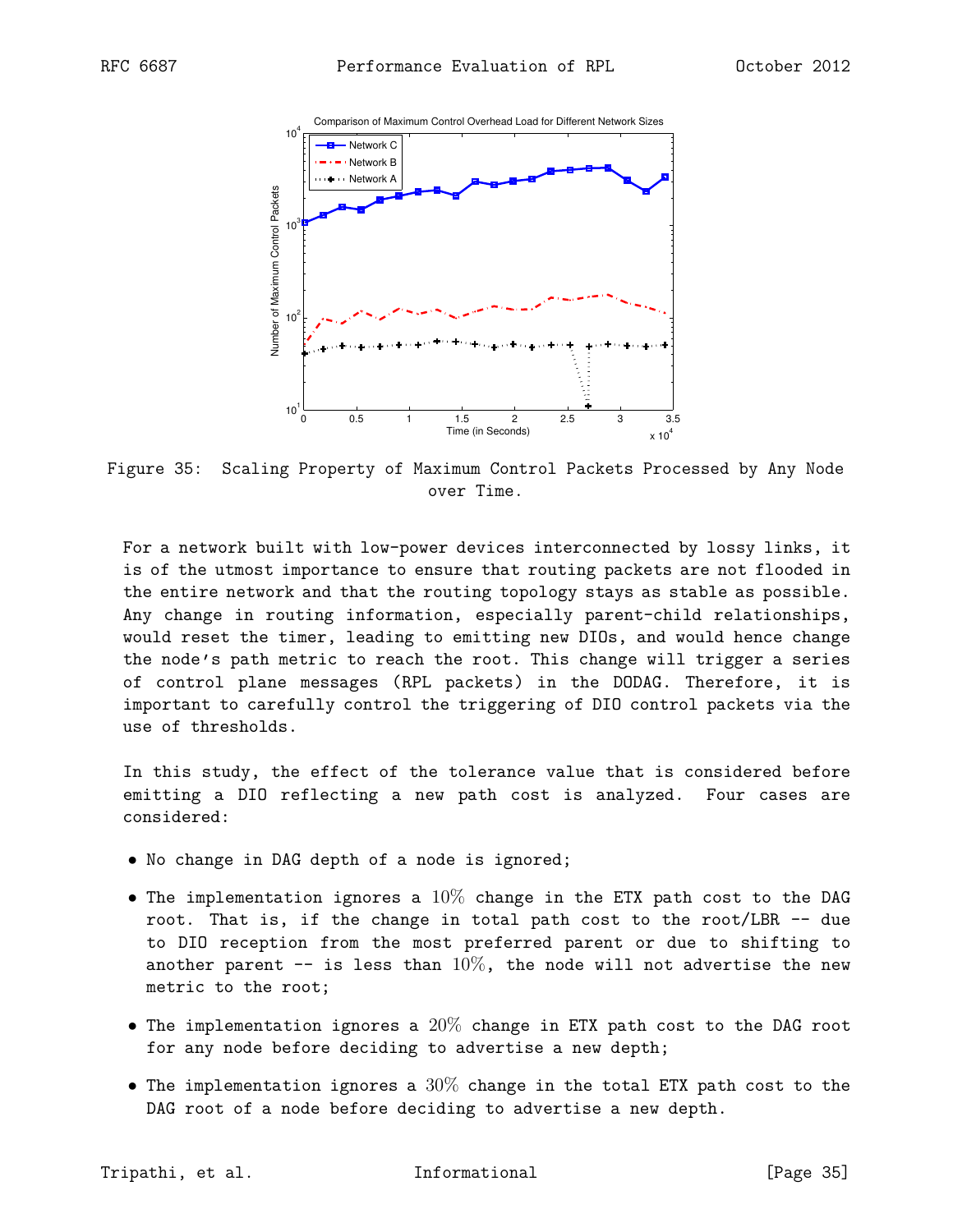This decision does affect the optimum path quality to the DAG root. As observed in Figure [36,](#page-35-0) for  $0\%$  tolerance,  $95\%$  of paths used have an ETX fractional stretch factor of less than  $10\%$ . Similarly, for  $10\%$  and  $20\%$ tolerance levels,  $95\%$  of paths will have a  $15\%$  and  $20\%$  ETX fractional path stretch. However, the increased routing stability and decreased control overhead are the profit gained from the  $10\%$  extra increase in path length or ETX path cost, whichever is used as the metric to optimize the DAG.

<span id="page-35-0"></span>

Figure 36: ETX Fractional Stretch Factor for Different Tolerance Levels.

As the above-mentioned threshold also affects the path taken by a packet, this study also demonstrates the effect of the threshold on routing stability (number of times P2P paths change between a source and a destination). For Network 'A' (shown in Figure [1\)](#page-5-0) and the large smart meter network 'C', the CDF of path change is plotted in Figures [37](#page-36-0) and [38,](#page-36-1) respectively, against the fraction of path change for different thresholds (triggering the emission of a new DIO upon path cost change).

If X packets are transferred from source A to destination B, and out of X times, Y times the path between this source-destination pair is changed, then we compute the fraction of path change as  $Y/X * 100\%$ . This metric is computed over all source-destination pairs, and the CDF is plotted in the y axis.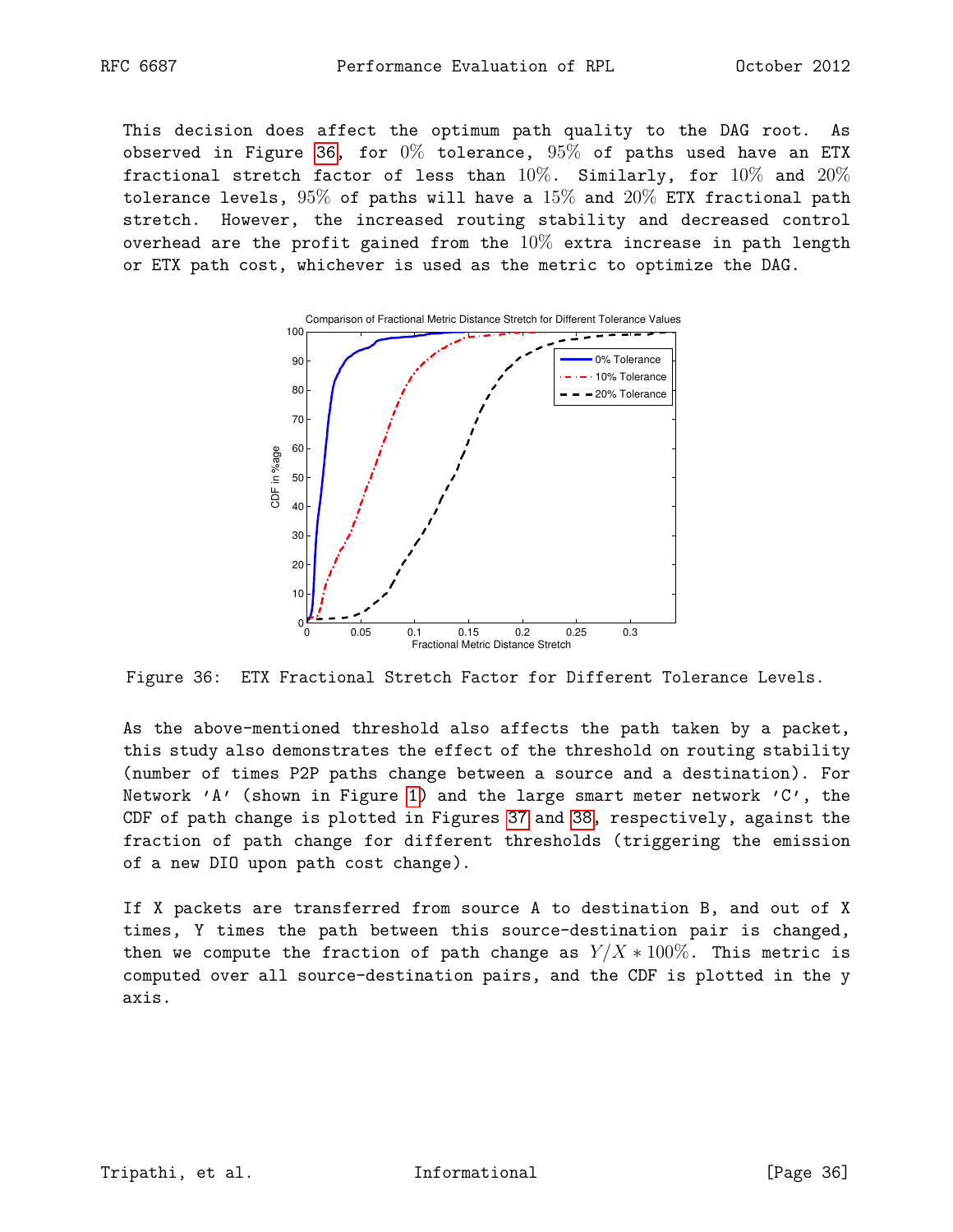<span id="page-36-0"></span>

<span id="page-36-1"></span>Figure 37: Distribution of Fraction of Path Change for Network A.



Figure 38: Distribution of Fraction of Path Change for Large Network C.

This document also compares the CDF of the fraction of path change for three different networks -- A, B, and C. Figure [39](#page-37-3) shows how the three networks exhibit a change of P2P path when a  $30\%$  change in metric cost to the root is ignored before shifting to a new parent.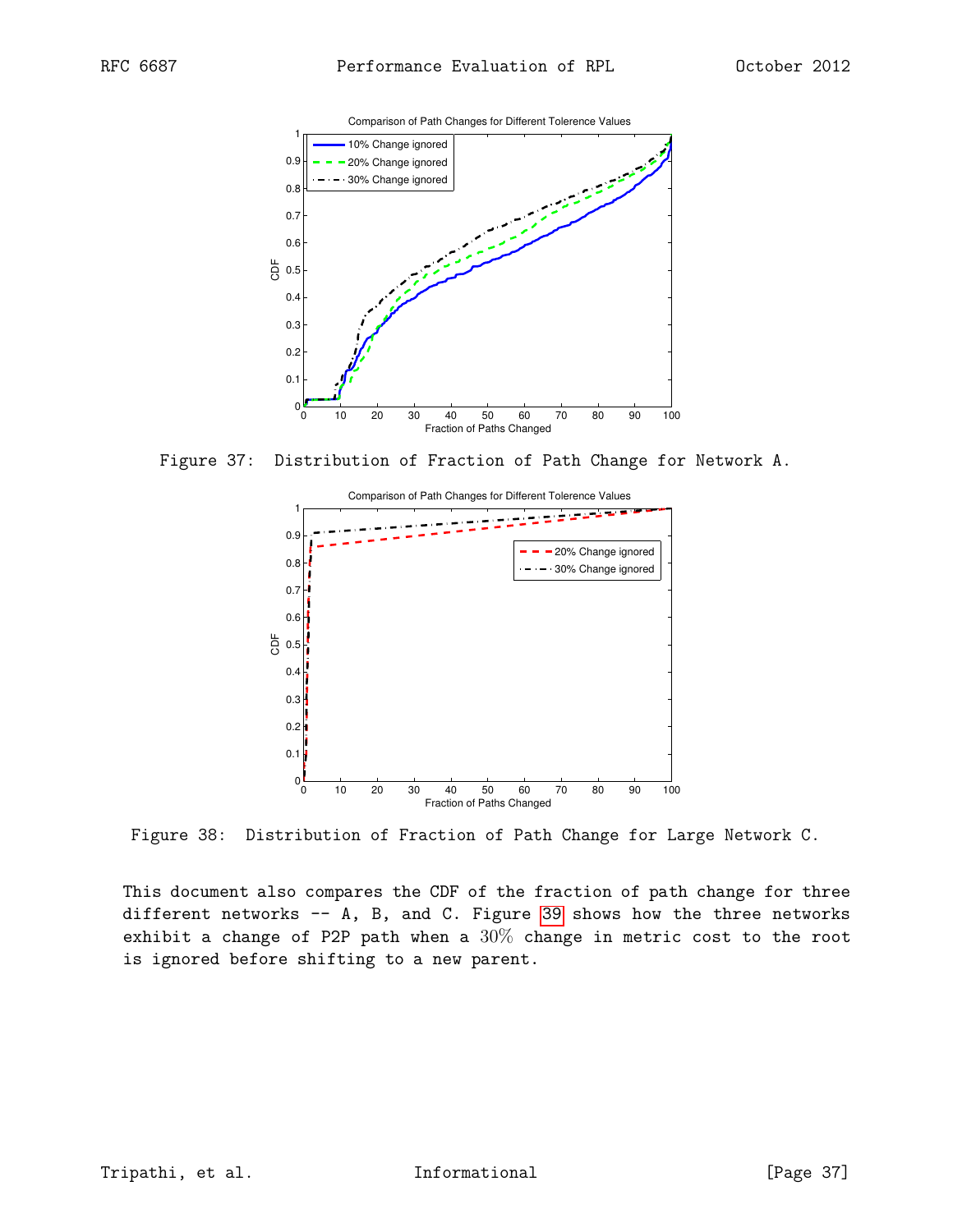<span id="page-37-3"></span>

Figure 39: Comparison of Distribution of Fraction of Path Change.

### <span id="page-37-0"></span>8. Comments

All the simulation results presented in this document corroborate the expected protocol behavior for the topologies and traffic model used in the study. For the particular discussed scenarios, the protocol is shown to meet the desired delay and convergency requirements and to exhibit self-healing properties without external intervention, incurring negligible control overhead (only a small fraction of data traffic). RPL provided near-optimum path quality for most of the packets in the scenarios considered here and is able to trade off control overhead for path quality via configurable parameters (such as decisions on when to switch to a new parent), as per the application and device requirements; thus, RPL can trade off routing stability for control overhead as well. Finally, as per the requirement of urban LLN deployments, the protocol is shown to scale to larger topologies (several thousand nodes), for the topologies considered in this implementation.

### <span id="page-37-1"></span>9. Security Considerations

This document describes investigations performed in the Castalia wireless sensor network simulator; it does not consider packets on the Internet. [RFC6550] describes security considerations for RPL networks.

### <span id="page-37-2"></span>10. Acknowledgements

The authors would like to acknowledge Jerald P. Martocci, Mukul Goyal, Emmanuel Monnerie, Philip Levis, Omprakash Gnawali, and Craig Partridge for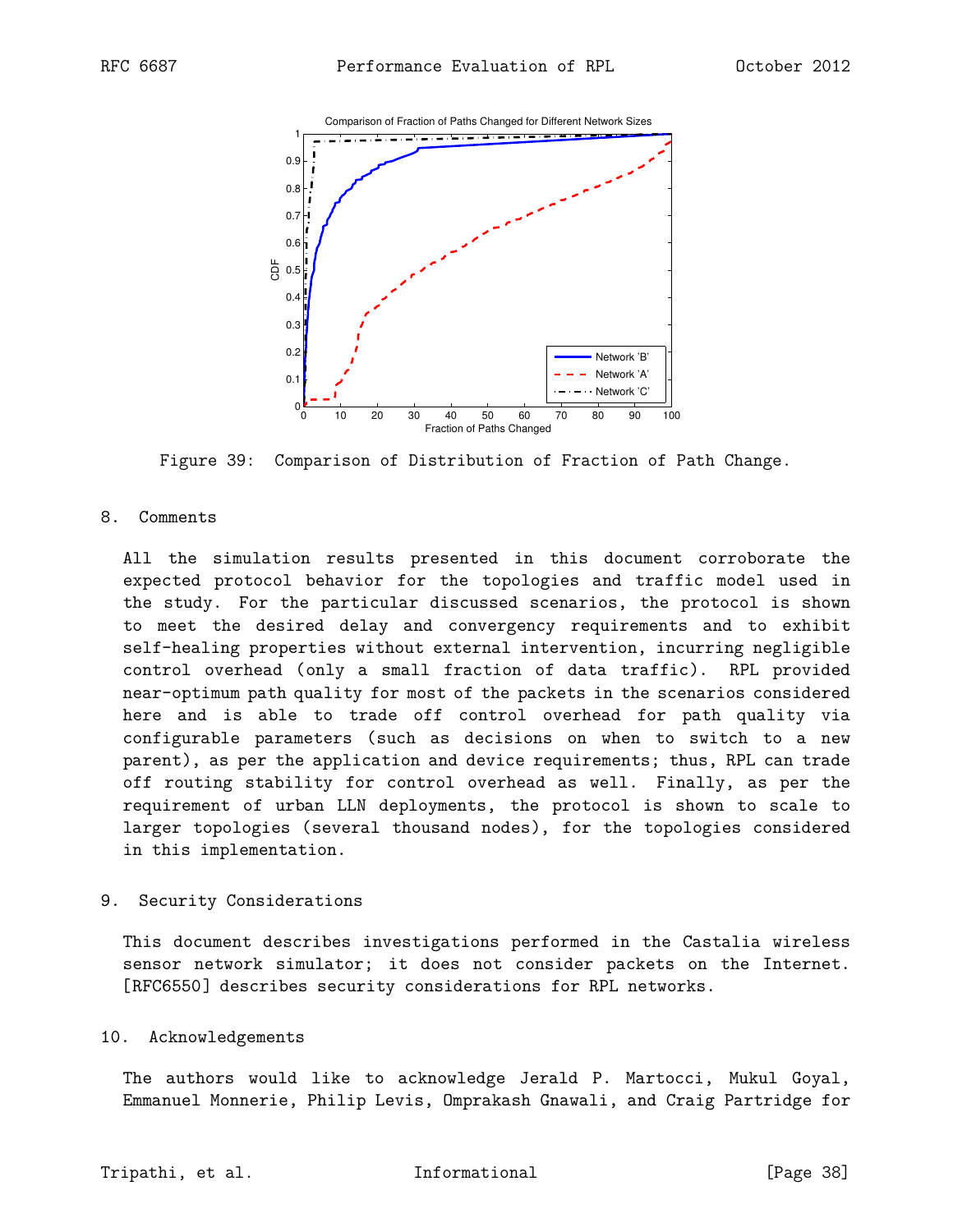their valuable and helpful suggestions over metrics to include and overall feedback.

## <span id="page-38-0"></span>11. Informative References

- [Castalia-2.2] Boulis, A., "Castalia: Revealing pitfalls in designing distributed algorithms in WSN", in Proceedings of the 5th international conference on Embedded networked sensor systems (SenSys'07), pp. 407-408, 2007.
- [NS-2] "The Network Simulator version 2 (ns-2)", http://www.isi.edu/nsnam/ns/.
- [OMNeTpp] Varga, A., "The OMNeT++ Discrete Event Simulation System", Proceedings of the European Simulation Multiconference (ESM'2001), June 2001.
- [RFC5548] Dohler, M., Ed., Watteyne, T., Ed., Winter, T., Ed., and D. Barthel, Ed., "Routing Requirements for Urban Low-Power and Lossy Networks", RFC 5548, May 2009.
- [RFC5673] Pister, K., Ed., Thubert, P., Ed., Dwars, S., and Phinney, T., "Industrial Routing Requirements in Low-Power and Lossy Networks", RFC 5673, October 2009.
- [RFC5826] Brandt, A., Buron, J., and G. Porcu, "Home Automation Routing Requirements in Low-Power and Lossy Networks", RFC 5826, April 2010.
- [RFC5867] Martocci, J., Ed., De Mil, P., Riou, N., and W. Vermeylen, "Building Automation Routing Requirements in Low-Power and Lossy Networks", RFC 5867, June 2010.
- [RFC6206] Levis, P., Clausen, T., Hui, J., Gnawali, O. and Ko, J., "The Trickle Algorithm", RFC 6206, March 2011.
- [RFC6550] Winter, T., Ed., Thubert, P., Ed., Brandt, A., Hui, J., Kelsey, R., Levis, P., Pister, K., Struik, R., Vasseur, JP., and R. Alexander, "RPL: IPv6 Routing Protocol for Low-Power and Lossy Networks", RFC 6550, March 2012.